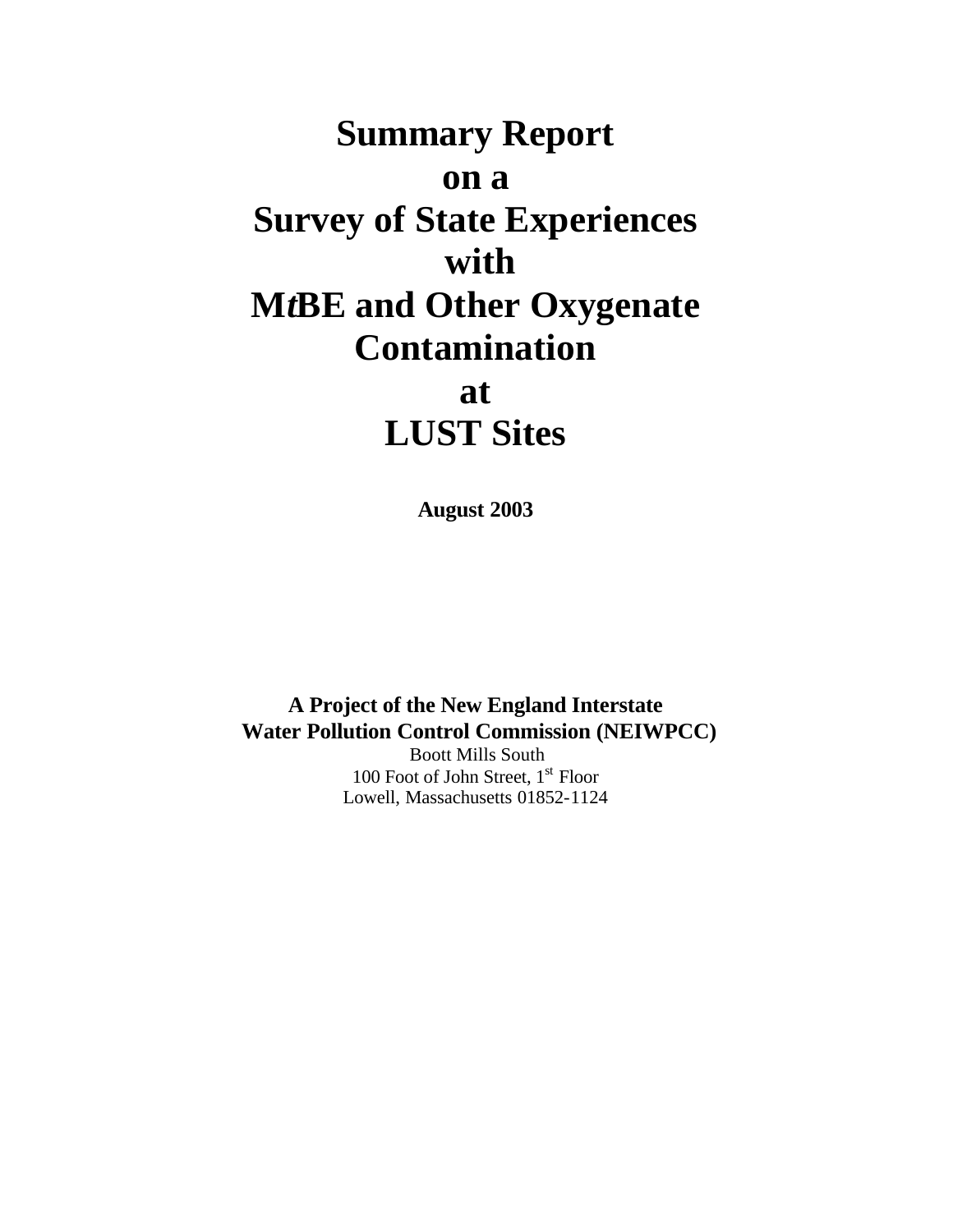### **Introduction**

In 2002, the New England Interstate Water Pollution Control Commission (NEIWPCC) received a grant from the EPA Office of Underground Storage Tanks to develop and conduct a survey of the states, the District of Columbia, and the U.S. territories to determine how M*t*BE and other oxygenate contamination is affecting state LUST programs and the cleanup of contaminated sites. This survey is a follow-up to a survey conducted in 2000 by NEIWPCC that focused mostly on state experiences with M*t*BE at LUST sites.

The 55-question (plus numerous subquestions) "Survey of State Experiences with M*t*BE and Other Oxygenate Contamination at LUST Sites" focused on the following oxygenates: methyl *tertiary-*butyl ether (M*t*BE), *tertiary*-butyl alcohol (TBA), ethanol, *tert*-amyl methyl ether (TAME), ethyl *tertiary*-butyl ether (E*t*BE), and diisopropyl ether (DIPE). As with the 2000 survey, all 50 states responded. (None of the territories or D.C. responded.)

Ellen Frye of Enosis—the Environmental Outreach Group, conducted the survey for NEIWPCC. The survey questions were developed with input and suggestions from several state and federal leaking underground storage tank (LUST) program personnel and one environmental consultant. Special thanks to Patricia Ellis, Delaware Department Natural Resources and Environmental Control, Tank Management Branch, for her invaluable assistance in the question-development effort.

The following summary of state responses provides an impressive snapshot of state experiences with M*t*BE and oxygenates, to date. We urge you to also examine the compiled results of the survey, available on NEIWPCC's Web site at **www.neiwpcc.org**. From these responses, you will learn far more about state experiences than we could possibly include in this summary. Many states took the time to explain their answers in careful detail. Inasmuch as this survey was designed to capture information from the states for the states, we particularly hope that state UST/LUST program personnel will use this information to learn from each other.

We hope that by conducting this survey, more states will begin to seek answers to the kinds of questions we've asked, so that, in time, we will all better understand the occurrence and extent of oxygenates in LUST-related soil and groundwater environs. Forty-three states consider oxygenates other than M*t*BE to be a current, impending, potential, or unknown problem.

We thank all who took the time to respond to this survey.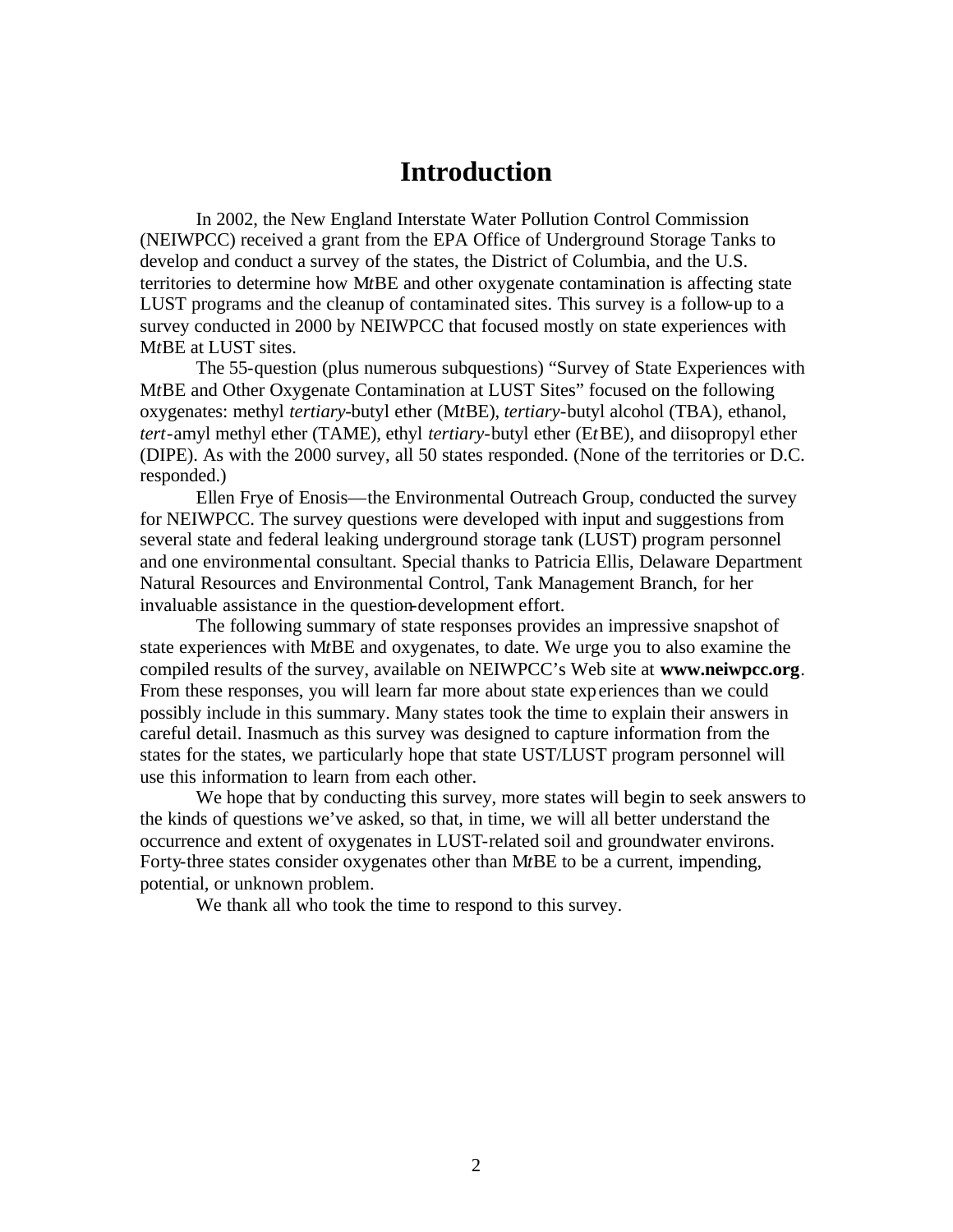# **1. State Oxygenate Standards**

#### **M***t***BE**

Forty-two states reported that they have action levels, cleanup levels, or drinking water standards for M*t*BE. One state has proposed standards. Thirty-eight states had M*t*BE standards in 2000. (See Table 1.) For a complete at-a-glance picture of state M*t*BE action levels, cleanup levels, and drinking water standards from both the 2000 and 2003 surveys, see Appendix 1. The levels in the appendix are shown in parts per million (ppm) for soils and parts per billion (ppb) for groundwater. As you will see from this chart, while many states have shifted oxygenate concentration levels toward increased protectiveness over the past three years, the shift has not been dramatic.

The following is a characterization of state M*t*BE levels as of March/April 2003:

• Twenty-three states have **soil action levels** ranging from 0.005 to 60 ppm, with average levels around 0.3 ppm. (20 states had soil action levels in 2000.)

• Twenty-seven states have **soil cleanup levels** ranging from 0.005 to 319,000 ppm, with average levels around 0.3 ppm. (28 states had soil cleanup levels in 2000.) Many levels vary considerably and/or are site-specific, depending on risk-related conditions.

• Thirty-one states have **groundwater action levels** ranging from 12 to 202,000 ppb, with the greatest percentage of levels in the 20 to 70 ppb range. (26 states had groundwater action levels in 2000.) Again, it is important to note that risk is a big factor in many action determinations. For example, 202,000 ppb represents Hawaii's "drinking water not threatened" level; 20 ppb is its "drinking water threatened" level.

• Thirty-four states have **groundwater cleanup levels** ranging from 10 to 51,000,000 ppb, with the greatest percentage of levels in the 20 to 70 ppb range. (32 states had groundwater cleanup levels in 2000.) For many states, these values are very risk dependent. For example, Oregon's value is  $20 - 51,000,000$  ppb. The Oregon response notes that the "applicable risk-based concentration for a given site is based on the relevant exposure pathway(s)."

• Twelve states have primary drinking water standards ranging from 10 to 240 ppb.

• Six states have secondary Drinking Water Standards ranging from 5 ppb to 400 ppb.

• Eleven states use EPA's drinking water advisory range (20-40 ppb) as a drinking water standard.

• Thirteen states have some kind of state (or other) "health advisory." These range from 20 to 200 ppb.

Many states provided additional comments to explain the details of their standards. These notes provide a more complete picture of how action and cleanup levels are used in remediation decision making. Fifteen states are considering making changes to their levels; primarily to either lower existing M*t*BE standards or add standards for other oxygenates.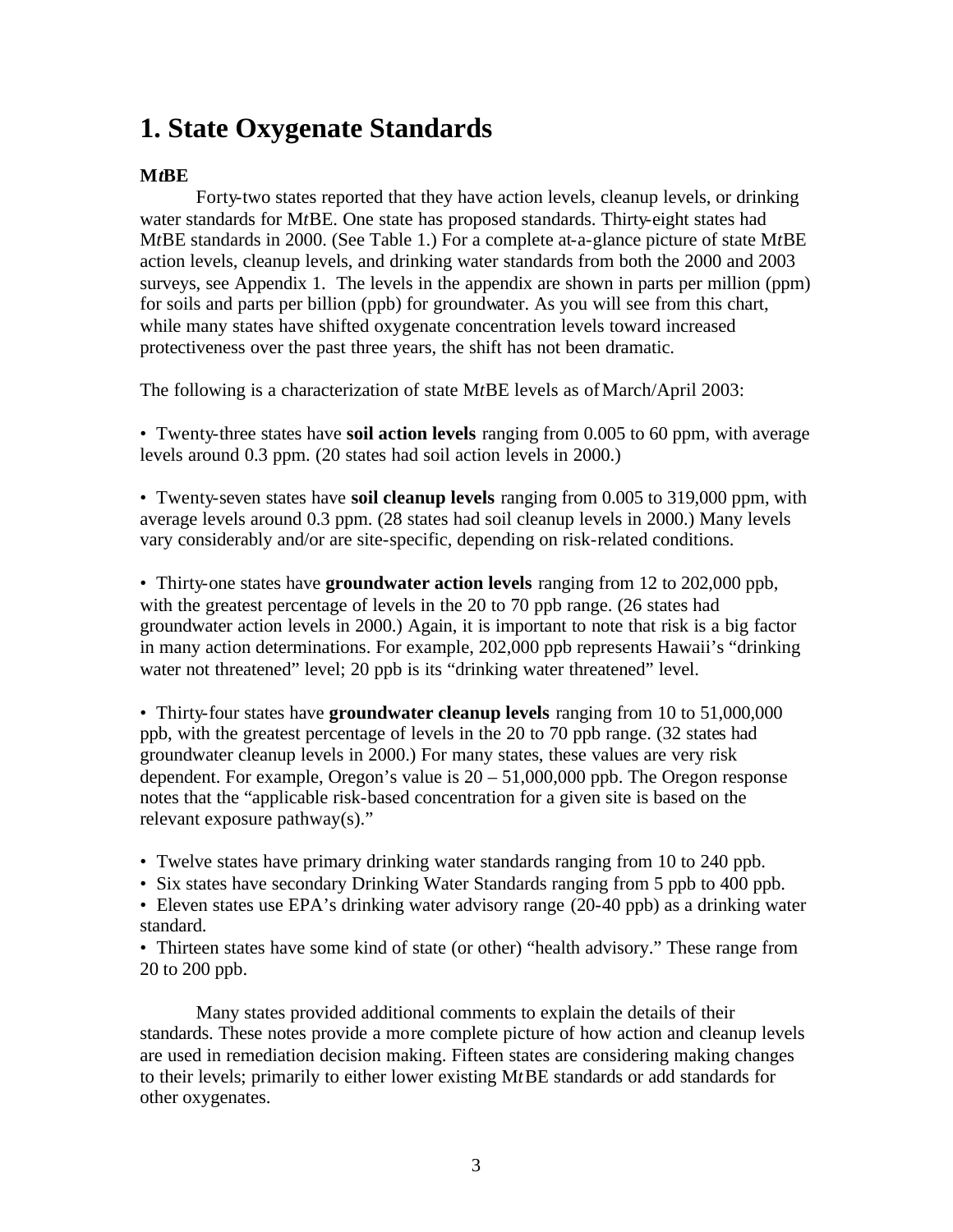#### **Other Oxygenates**

Table 1 shows the number of states that, as of this survey, have some kind of an action level, cleanup level, or drinking water standard for each of the oxygenates of concern. Methanol was added to this list because seven states listed this oxygena te under "other" in the survey. Table 2 shows the various action and cleanup levels for the few states that address TBA, ethanol, TAME, E*t*BE, DIPE, and methanol. For those who are interested in how oxygenate as well as M*t*BE levels were determined, the survey compilation provides the names of the state contact person(s) who has this information.

**Table 1**. Numbers of states that currently have, or expect to have, oxygenate action levels, cleanup levels, or drinking water standards. (Comparison data for 2000 and 2003 available only for M*t*BE.)

| Oxygenate                                                                 | 2000 | 2003           | <b>Proposed</b><br>(as of 2003) |
|---------------------------------------------------------------------------|------|----------------|---------------------------------|
| $M$ t $BE$                                                                | 38   | 42             | 1                               |
| <b>TBA</b>                                                                |      | 7              | 3                               |
| <b>Ethanol</b>                                                            |      | 4              |                                 |
| <b>TAME</b>                                                               |      | $\overline{4}$ | 1                               |
| <b>EtBE</b>                                                               |      | 3              | $\overline{2}$                  |
| <b>DIPE</b>                                                               |      | 6              | $\overline{2}$                  |
| <b>Methanol</b>                                                           |      | 7              |                                 |
| Other<br>Anything detected<br>would trigger<br>action/must be<br>reported |      | 3              |                                 |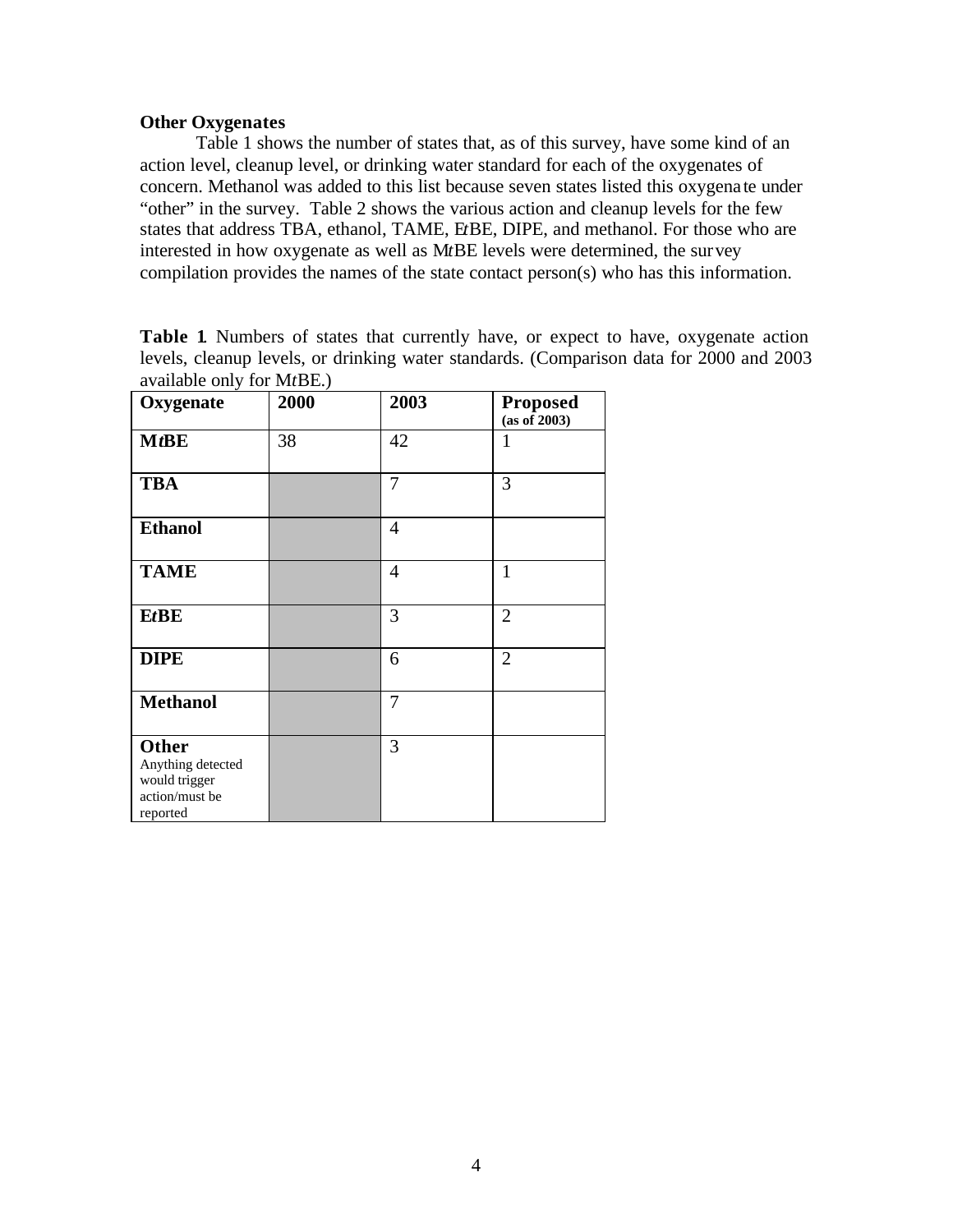| Oxygenate       | -- ס<br><b>Soil Action</b>                                                                                  | Soil Cleanup                             | Groundwater                                                           | Groundwater                                                     | <b>Drinking Water</b>                                      |
|-----------------|-------------------------------------------------------------------------------------------------------------|------------------------------------------|-----------------------------------------------------------------------|-----------------------------------------------------------------|------------------------------------------------------------|
|                 | Level                                                                                                       | Level                                    | <b>Action Level</b>                                                   | <b>Cleanup Level</b>                                            | Level                                                      |
| <b>TBA</b>      | 50 ppb,<br>78,000 ppb, 100<br>mg/Kg,<br>any detected                                                        | 4.1 ppm, 78,000<br>ppb, site-specific    | 12 ppb, 140 ppb,<br>$1.0 \text{ mg/L}, 3,900$<br>ppb,<br>any detected | 100 ppb, 3,900<br>ppb,<br>site-specific                         | 15 ppb, 50ppb,<br>3,900 ppb                                |
| <b>Ethanol</b>  | 100 mg/Kg,<br>$3.8X10^7$ ppb, any<br>detected                                                               | $3.8X107$ ppb,<br>site-specific          | $1.0 \text{ mg/L}$ ,<br>$1.9X106$ ppb, any<br>detected                | $1.9X106$ ppb,<br>site-specific                                 | $\overline{50}$ ppb,<br>$1.9X106$ ppb                      |
| <b>TAME</b>     | 3,600 ppb, $3,900$<br>ppb,<br>any detected                                                                  | $3,900$ ppb,<br>site-specific            | $190$ ppb<br>(aesthetic), 910<br>ppb (health), any<br>detected        | $190$ ppb<br>(aesthetic), 910<br>ppb (health),<br>site-specific | $190$ ppb<br>(aesthetic), 910<br>ppb (health),<br>$50$ ppb |
| EtBE            | 980 ppb,<br>any detected                                                                                    | 980 ppb,<br>site-specific                | 49 ppb<br>(aesthetic),<br>any detected                                | 49 ppb<br>(aesthetic),<br>site-specific                         | 49 ppb<br>(aesthetic),<br>50 ppb (health)                  |
| <b>DIPE</b>     | $0.37$ ppm, $100$<br>ppm, 600 ppb,<br>any detected                                                          | 0.37 ppm,<br>$600$ ppb,<br>site-specific | $0.07$ ppm, $1.0$<br>ppm, 30 ppb, any<br>detected                     | $0.07$ ppm, $20$<br>ppm, 30 ppb,<br>site-specific               | $0.07$ ppm,<br>30 ppb,<br>$50$ ppb                         |
| <b>Methanol</b> | 33,000 ppm<br>(residential,<br>340,000 non-<br>residential),<br>$1,000$ ppm,<br>74,000 ppb, any<br>detected |                                          | 10 ppm, 18 ppm,<br>3,700 ppb, 4,000<br>ppb, any<br>detected           |                                                                 | 5,000 ppm,<br>3,700 ppb,<br>50 ppb, 3.5 ppm                |

**Table 2.** State oxygenate action levels, cleanup levels, and drinking water standards.

#### **Enforceability and Change**

The enforceability of oxygenate levels varies from state to state. Fifteen states reported that their M*t*BE and/or groundwater standards for oxygenates are enforceable. Ten states indicated that the levels they use are advisory, not enforceable, or questionable. Other state enforceability responses included all standards, any level that is part of a corrective action plan, action and/or cleanup levels, M*t*BE in drinking water, or failure to notify. The detailed explanations provided by the states are available in the survey compilation.

Twelve states have recently changed some aspect of their fuel-oxygenate standards, and 15 states are considering making changes. The primary reasons why changes were or will be implemented were to add M*t*BE to the state list of chemicals of concern or guidance, to make M*t*BE levels more protective, or to add other fuel oxygenates as contaminants of concern.

Asked if U.S. EPA could provide any assistance with regard to making any changes to fuel-oxygenate standards, 27 states said "yes," six said "no," and seven did not know. With regard to the kind of assistance they would like from U.S. EPA, 21 states indicated they wanted MCLs for the oxygenates, nine said technical assistance, two said health advisories, and four said toxicological data.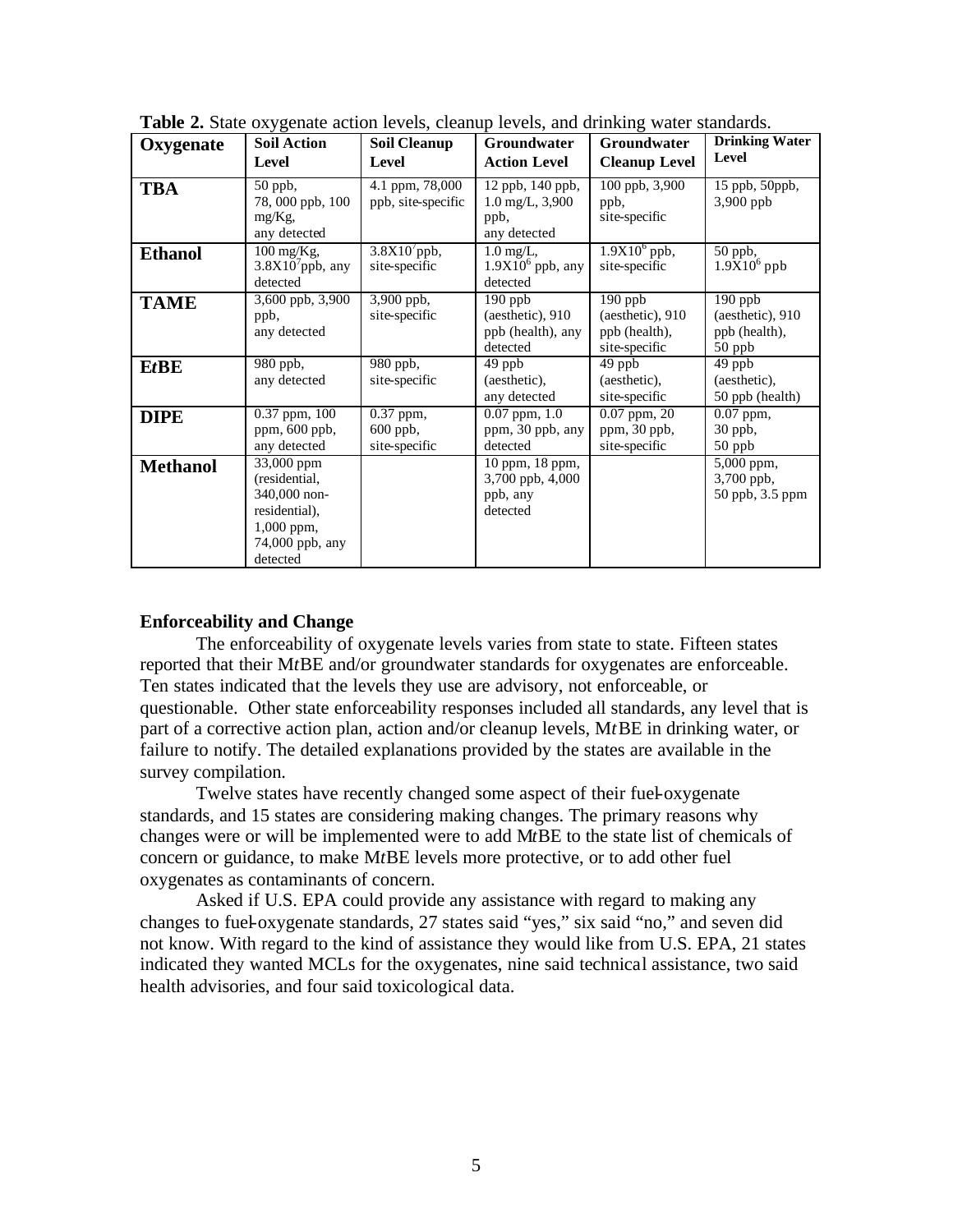# **2. Oxygenate Analysis**

Table 3 shows how many states require sampling and analysis for the listed oxygenates in the various fuel-release scenarios in *groundwater* at LUST sites. Table 4 addresses the same parameters in *soil*. All but two states indicated they require sampling and analysis for at least M*t*BE in groundwater. Of the two that do not, Kentucky said that sampling is required for drinking water sources only, and Alaska said that sampling can be required by a project manager on a case-by-case basis. Only 34 states responded that they require sampling and analysis for M*t*BE in soil.

| <i>groundwater</i> at LUST sites. |                              |                         |                       |          |                       |                  |  |  |  |
|-----------------------------------|------------------------------|-------------------------|-----------------------|----------|-----------------------|------------------|--|--|--|
| Oxygenate                         | All<br>suspected<br>releases | <b>Gasoline</b><br>only | <b>Heating</b><br>oil | Jet fuel | <b>Diesel</b><br>fuel | <b>Waste Oil</b> |  |  |  |
| $M$ t $B$ E                       | 7                            | 31                      | h                     |          |                       |                  |  |  |  |
| <b>TBA</b>                        |                              |                         |                       |          |                       |                  |  |  |  |
| <b>Ethanol</b>                    |                              |                         |                       |          |                       |                  |  |  |  |
| <b>TAME</b>                       |                              | 8                       |                       |          |                       |                  |  |  |  |
| <b>EtBE</b>                       | 4                            | −                       |                       |          | っ                     |                  |  |  |  |
| <b>DIPE</b>                       | 4                            | Q                       |                       |          |                       |                  |  |  |  |

**Table 3.** Numbers of states that require sampling and analysis for specific oxygenates in *groundwater* at LUST sites.

**Table 4.** Numbers of states that require sampling and analysis for specific oxygenates in *soil* at LUST sites.

2 4 1 1

| Oxygenate                                  | <b>All</b><br>suspected<br>releases | <b>Gasoline</b><br>only | <b>Heating</b><br>oil | Jet fuel       | <b>Diesel</b><br>fuel | <b>Waste oil</b> |
|--------------------------------------------|-------------------------------------|-------------------------|-----------------------|----------------|-----------------------|------------------|
| $M$ t $B$ E                                | 12                                  | 22                      | 4                     | 5              | $\overline{4}$        |                  |
| <b>TBA</b>                                 | 3                                   | ┑                       |                       | $\overline{2}$ |                       |                  |
| <b>Ethanol</b>                             |                                     | 3                       |                       |                |                       |                  |
| <b>TAME</b>                                | 3                                   | 5                       |                       |                |                       |                  |
| <b>EtBE</b>                                | 3                                   | 5                       |                       |                |                       |                  |
| <b>DIPE</b>                                | 3                                   | 5                       |                       | $\overline{2}$ |                       |                  |
| Other (e.g.,<br>TBF,<br>Methanol,<br>ETBA) | 3                                   | 3                       |                       |                |                       |                  |

#### **Sampling Frequency**

**Other (e.g., TBF, Methanol, ETBA)**

Tables 5 and 6 indicate the percent of the time states request oxygenate analysis of groundwater and soil at LUST sites. Forty-one states indicated that they request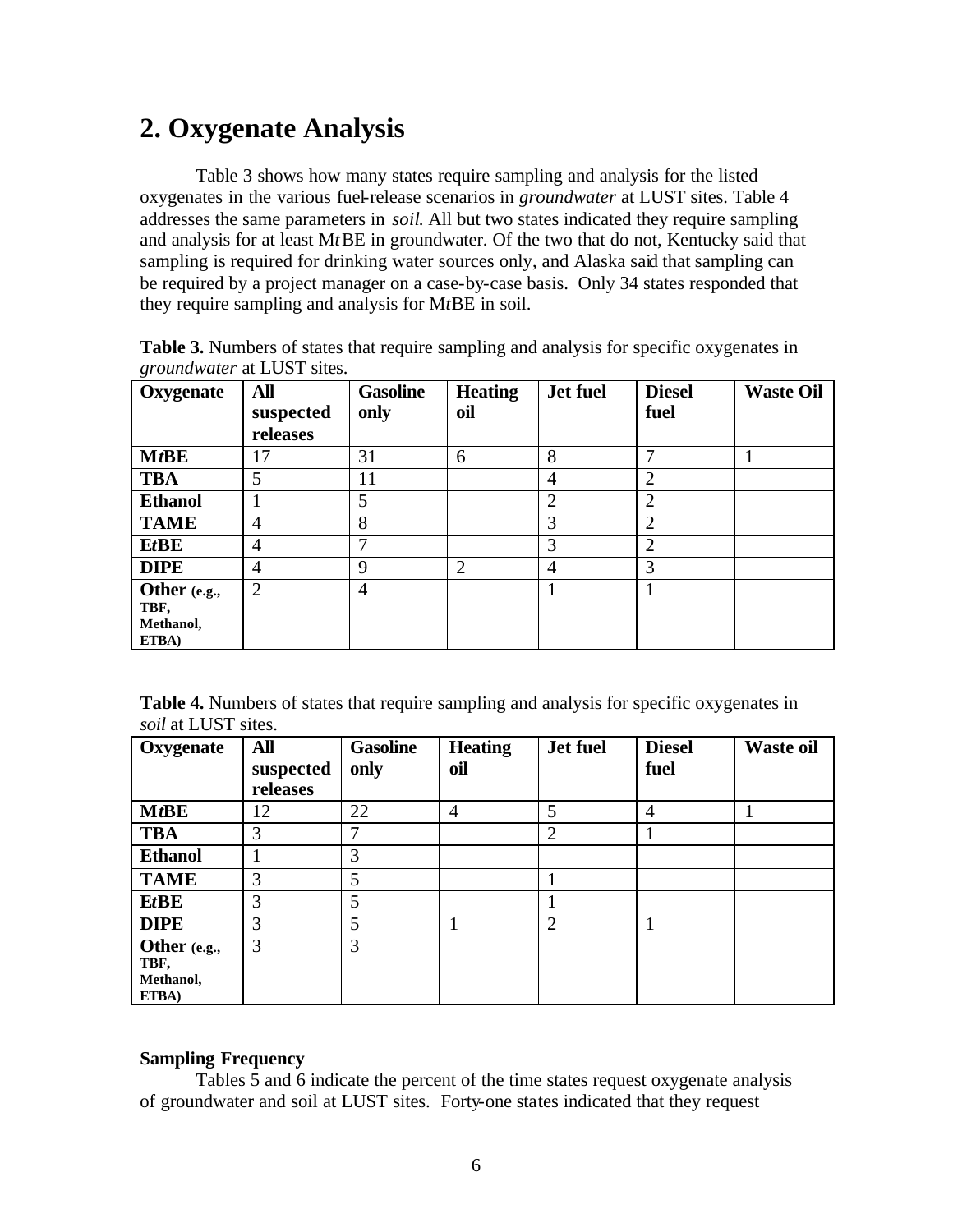analysis for M*t*BE in groundwater 80 to 100 percent of the time; 28 states request this analysis in soil 80 to 100 percent of the time. Several states indicated they request this analysis for the other oxygenates at this frequency. Another small group of states indicated they request this analysis for the other oxygenates up to 20 percent of the time.

| Percentage<br>(of the time) | $M$ t $B$ E    | <b>TBA</b> | <b>Ethanol</b> | <b>TAME</b> | <b>EtBE</b> | <b>DIPE</b>  | Other<br>oxygen-<br>ates |
|-----------------------------|----------------|------------|----------------|-------------|-------------|--------------|--------------------------|
| $0 - 20%$                   | 3              | 9          | 7              | 7           | 7           | $\mathbf{7}$ | 6                        |
| $20 - 40\%$                 |                |            |                |             |             |              |                          |
| $40 - 60\%$                 |                |            |                |             |             |              |                          |
| $60 - 80\%$                 | $\overline{2}$ |            | 1              |             |             |              |                          |
| $80 - 100\%$                | 41             | 10         | 3              | 7           | 7           | 8            |                          |

Table 5. Percent of the time states request oxygenate analysis of groundwater at LUST sites.

**Percentages based on:**

 $\blacktriangleright$  Hard data - 10

 $\triangleright$  Estimates - 33

#### **Table 6.** Percent of the time states request oxygenate analysis of soil at LUST sites.

| Percentage<br>(of the time) | $M$ t $B$ E    | <b>TBA</b>     | <b>Ethanol</b> | <b>TAME</b>    | <b>EtBE</b>    | <b>DIPE</b>    | Other<br>oxygen-<br>ates |
|-----------------------------|----------------|----------------|----------------|----------------|----------------|----------------|--------------------------|
| $0 - 20%$                   | $\overline{2}$ | $\overline{4}$ | $\overline{2}$ | $\overline{2}$ | $\overline{2}$ | $\overline{2}$ | $\overline{2}$           |
| $20 - 40\%$                 |                |                |                |                |                |                |                          |
| $40 - 60\%$                 |                |                |                |                |                |                |                          |
| $60 - 80\%$                 |                |                | 1              |                |                |                |                          |
| $80 - 100\%$                | 28             | 6              | $\overline{2}$ | $\overline{4}$ | $\overline{4}$ | 5              |                          |

**Percentages based on:**

- $\triangleright$  Hard data 8
- $\triangleright$  Estimates 20

#### **Analytical Methods**

Tables 7 and 8 show the most commonly used analytical methods for each of the oxygenates. For both groundwater and soil, US EPA SW-846 Method 8240/8260 (GC/MS) is used most commonly for all the oxygenates, US EPA SW-846 Method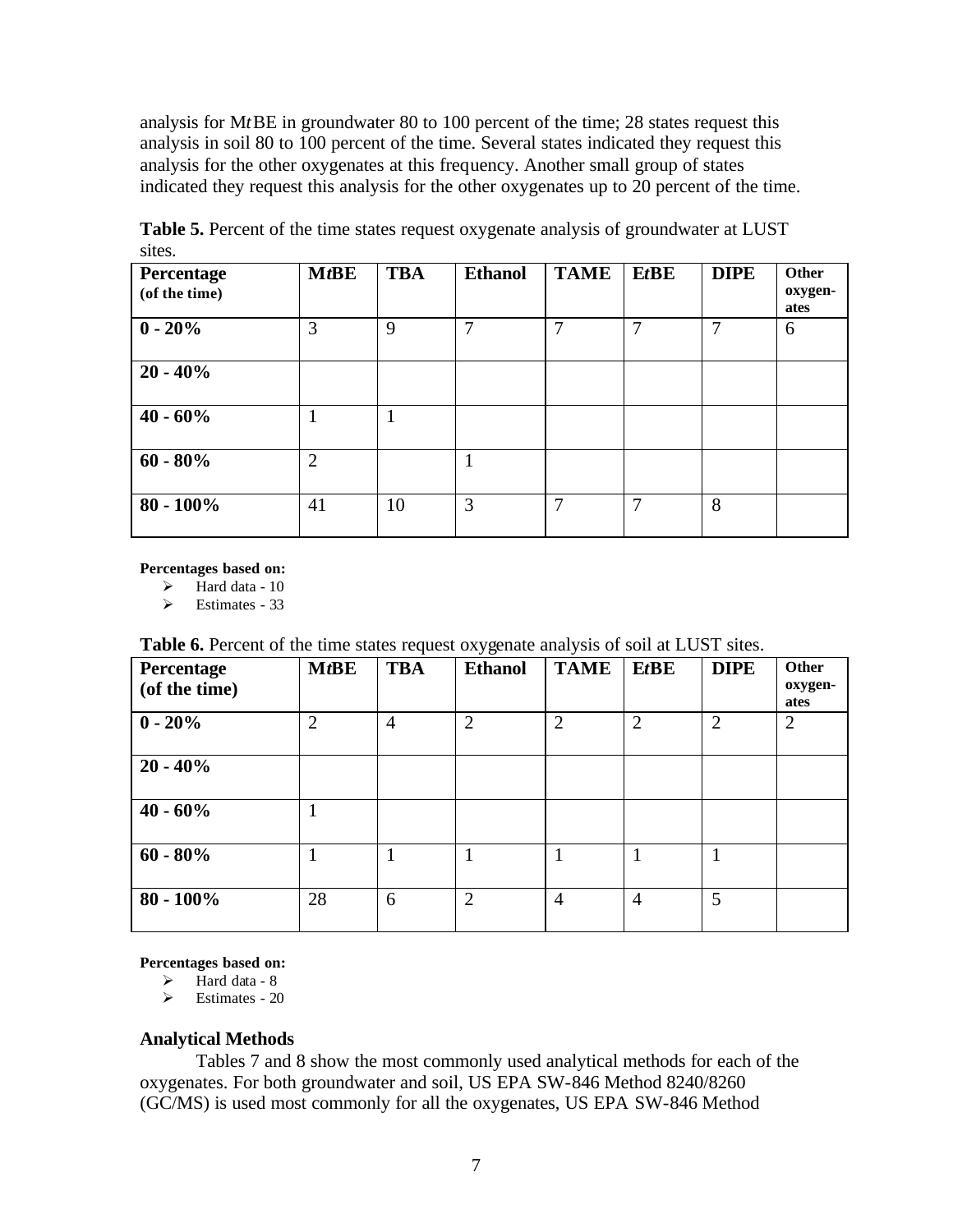8020/8021 (GC/PID), a combination of 8020/21 and 8240/60, and US EPA Drinking Water Method 524 (GC/MS) are the second, third, and fourth most commonly used methods.

| <b>Method</b>                       | MtB E          | <b>TBA</b>   | Ethanol        | <b>TAME</b>    | <b>EZBE</b>    | <b>DIPE</b>    | Other<br>Oxygen- |
|-------------------------------------|----------------|--------------|----------------|----------------|----------------|----------------|------------------|
|                                     |                |              |                |                |                |                | ates             |
| <b>US EPA SW-846</b>                | 23             | $\mathbf{1}$ | $\mathbf{1}$   | $\mathbf{1}$   | $\mathbf{1}$   | $\mathbf{1}$   | 1                |
| <b>Method 8020/8021 (GC/PID)</b>    |                |              |                |                |                |                |                  |
| <b>US EPA SW-846</b>                | 31             | 11           | 6              | 10             | 10             | 10             | $\overline{4}$   |
| <b>Method 8240/8260 (GC/MS)</b>     |                |              |                |                |                |                |                  |
| A combination of 8020/21 and        | 19             | 8            | $\overline{4}$ | 6              | 5              | 5              | $\overline{2}$   |
| 8240/60                             |                |              |                |                |                |                |                  |
| <b>US EPA Drinking Water</b>        | $\overline{4}$ | $\mathbf{1}$ |                |                |                |                |                  |
| Method 502 (GC/PID)                 |                |              |                |                |                |                |                  |
| <b>US EPA Drinking Water</b>        | 12             | 5            | $\overline{2}$ | $\overline{4}$ | 3              | 3              | 1                |
| Method 524 (GC/MS)                  |                |              |                |                |                |                |                  |
| A combination of 502/524            |                |              |                |                |                |                |                  |
| <b>ASTM D4815</b>                   | $\mathbf{1}$   | 1            |                | $\overline{2}$ | $\overline{2}$ | $\overline{2}$ |                  |
| Others:                             |                |              |                |                |                |                |                  |
| • 1 - State-specific method $- I A$ |                |              |                |                |                |                |                  |
| $\cdot$ 1 - Modified 8260           |                |              |                |                |                |                |                  |
| $\cdot$ 1 - 8015                    |                |              |                |                |                |                |                  |
| • 1 - SW-846 Method 5031            |                |              |                |                |                |                |                  |
| • 1 - All EPA methods that meet NH  |                |              |                |                |                |                |                  |
| specs                               |                |              |                |                |                |                |                  |
| $\cdot$ 2 - EPA 602                 |                |              |                |                |                |                |                  |
| $\cdot$ 1 - 6210 D                  |                |              |                |                |                |                |                  |

**Table 7.** Analytical methods used by states for oxygenates in *groundwater*.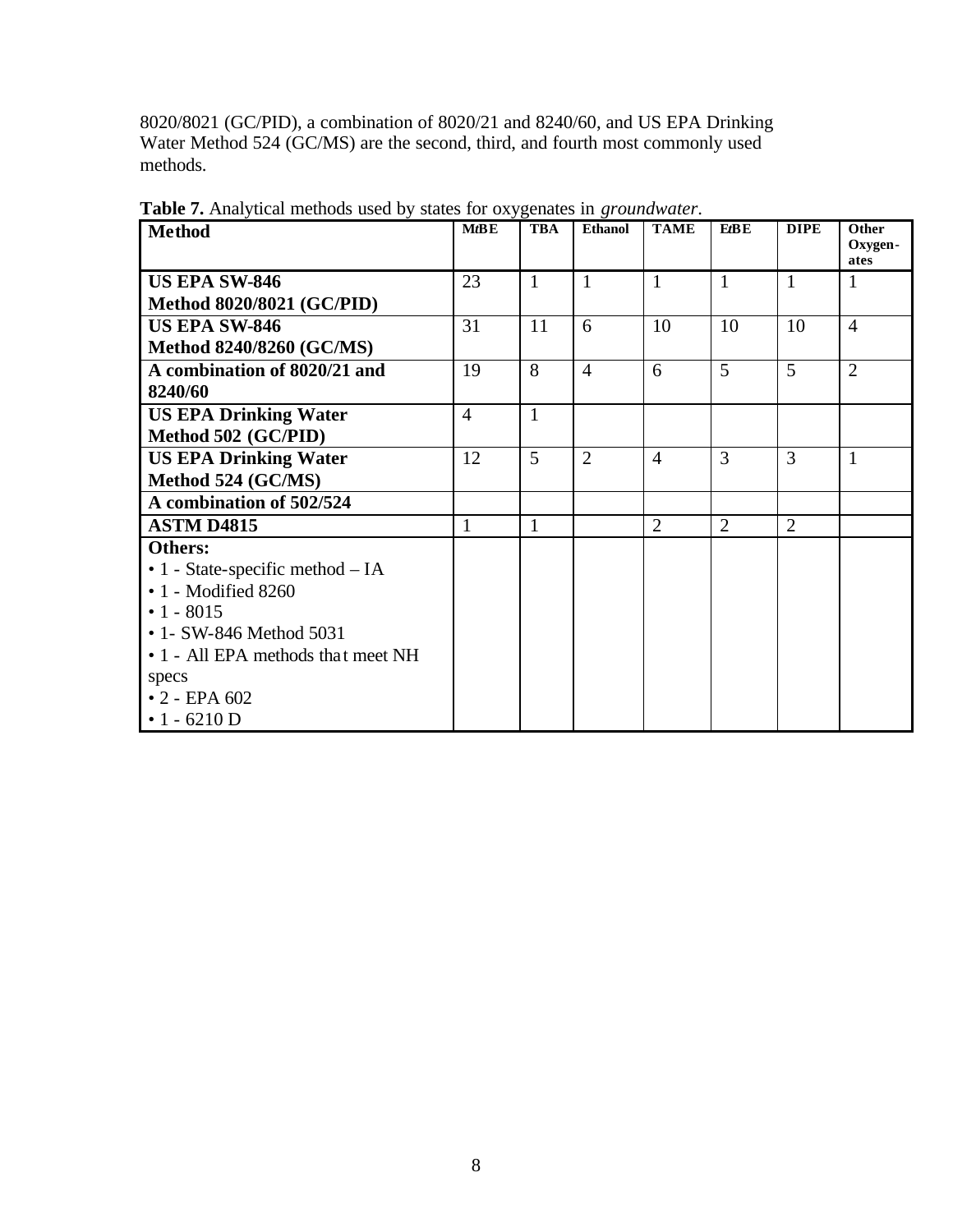| <b>Method</b>                            | ັບ<br>MtBE | <b>TBA</b>     | <b>Ethanol</b> | <b>TAME</b>    | <b>E</b> tBE   | <b>DIPE</b>    | Other<br>Oxygen<br>-ates |
|------------------------------------------|------------|----------------|----------------|----------------|----------------|----------------|--------------------------|
| <b>US EPA SW-846</b>                     | 15         |                | 1              |                | 1              | $\overline{2}$ |                          |
| Method 8021 (GC/PID)                     |            |                |                |                |                |                |                          |
| <b>US EPA SW-846</b>                     | 19         | $\overline{4}$ | $\overline{2}$ | $\overline{4}$ | $\overline{4}$ | 5              | $\overline{2}$           |
| Method 8260 (GC/MS)                      |            |                |                |                |                |                |                          |
| A combination of 8021 and 8260           | 18         | 7              | $\overline{4}$ | 5              | $\overline{4}$ | 5              | $\overline{2}$           |
| <b>US EPA Drinking Water</b>             |            |                |                |                |                |                |                          |
| Method 502 (GC/PID)                      |            |                |                |                |                |                |                          |
| <b>US EPA Drinking Water</b>             | 1          | $\mathbf{1}$   | 1              | $\mathbf{1}$   | 1              | 1              | 1                        |
| Method 524 (GC/MS)                       |            |                |                |                |                |                |                          |
| A combination of 502/524                 |            |                |                |                |                |                |                          |
| <b>ASTM D4815</b>                        |            |                |                | $\overline{2}$ | $\overline{2}$ | $\overline{2}$ |                          |
| Others:                                  |            |                |                |                |                |                |                          |
| $\bullet$ 1 – GC/MS version of IA method |            |                |                |                |                |                |                          |
| • $1 - 8015$                             |            |                |                |                |                |                |                          |
| • All methods that meet NH specs.        |            |                |                |                |                |                |                          |
| $\cdot$ 1 – Modified Method 624          |            |                |                |                |                |                |                          |

**Table 8.** Analytical methods used by states for oxygenates in *soil*.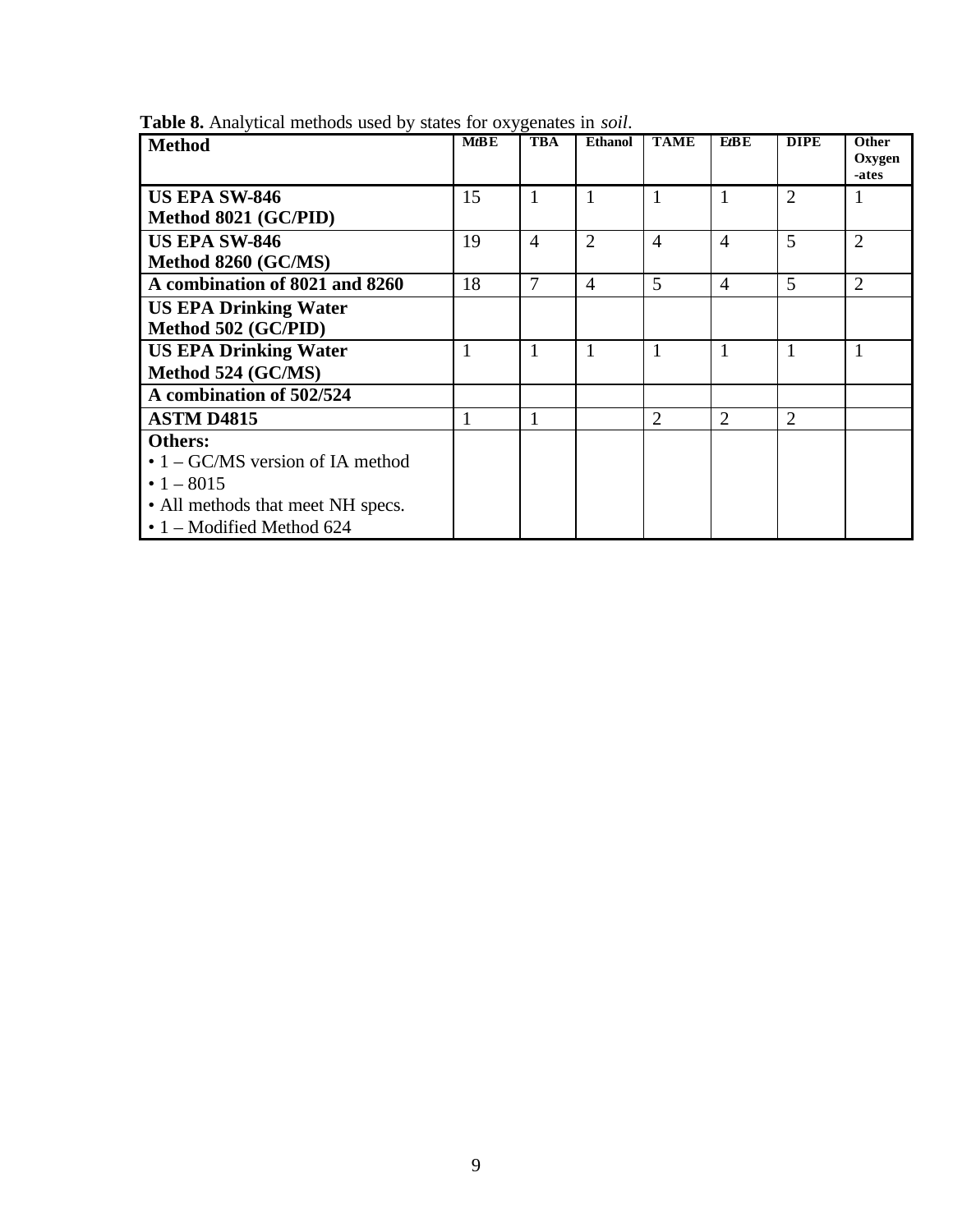### **3. Site Assessment**

Only four states said they investigate M*t*BE or other oxygenate plumes differently from BTEX plumes because of the potential for "diving" plumes. Seventeen states said they did so "rarely" and one state said "in some cases." Twenty-five states said they do not investigate oxygenate plumes differently. It is clear, however, that many states are aware of the diving plume issue but that many deal with this situation on a case-by-case, risk-related basis.

Eleven states said they require 3-dimensional characterization of M*t*BE plumes; one state said "sometimes." (Seventeen said yes to this question in 2000, but mostly occasionally.) Thirteen states said they have documented one to five cases of diving plumes, three said 10 to 15 cases, and six said more than 15 cases.

Twenty-two states said they are taking extra steps to make sure oxygenates are not migrating beyond standard monitoring parameters. One state said extra steps are taken on a site-specific basis; one said rarely; one said in some cases; and one said sometimes. Twenty-three states said they are not taking any extra steps.

The typical types of steps cited included:

- Multi-level sampling (nested wells, shorter-screened wells)
- Deeper wells
- Monitor drinking water wells downgradient or in the area of an M*t*BE release
- Use of tracers in plume analysis.

In instances where there is no state standard for an oxygenate compound, states were asked what factors they use to determine when to test for them. Seven states had no deciding factors. Other state responses are summarized as follows:

| • Depth to groundwater                 |                   |
|----------------------------------------|-------------------|
| • Groundwater flow rate                | $\mathbf{\Omega}$ |
| • Proximity to drinking water receptor | 16                |
| • General vulnerability analysis       |                   |
| • All of the above.                    |                   |

#### **Other factors:**

- When the presence of other compounds in a release product is suspected.
- Try to look for oxygenates at a release site at least once.
- Regulations require testing for oxygenates in all soil and groundwater samples collected.
- Required to sample for M*t*BE when an UST system is near domestic-use wells, springs, and cisterns.
- When there is a large M*t*BE release with anaerobic conditions.
- Orphan sites.
- Risk-based.
- The presence of M*t*BE triggers sampling for other oxygenates.
- Conduct a full analysis once or twice a year at select sites with high M*t*BE concentrations.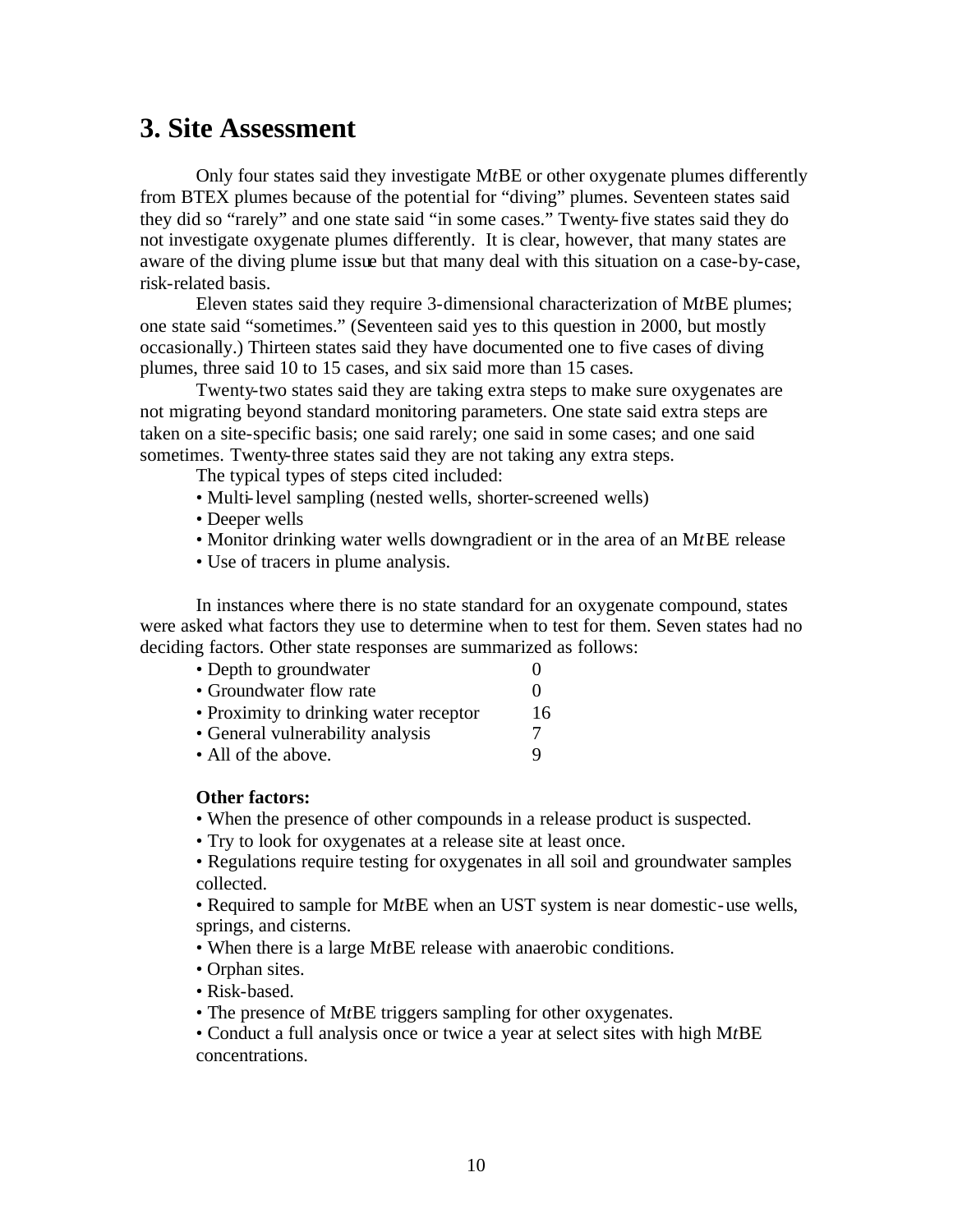New Jersey has research planned to document the ability/effectiveness of GC/MS methods to identify other oxygenates.

Thirty-five states allow for dynamic work plans (i.e., field-determined based on site conditions) with respect to well placement and screen positions. Thirteen states allow for this sometimes.

#### **Oxygenate Detections**

States were asked to provide hard data or estimates of percent detections of the oxygenates they sampled and analyzed in groundwater and soil during 2002. Tables 9 and 10 provide the averages and ranges of the state responses. Eleven states indicated that they do not have this information.

| Oxygenate                                                       | All suspected                                                  | <b>Gasoline</b>                                            | <b>Heating</b>                 | <b>Jet fuel</b>  | <b>Diesel</b>                  |
|-----------------------------------------------------------------|----------------------------------------------------------------|------------------------------------------------------------|--------------------------------|------------------|--------------------------------|
|                                                                 | releases                                                       | only                                                       | oil                            |                  | fuel                           |
| $M$ t $B$ E                                                     | Average: 54%<br>Range: $3.5 -$<br>100%                         | Average:<br>60%<br>Range: $5 -$<br>96%                     | Average:<br>15% (2<br>entries) | 1 entry:<br>100% | Average:<br>15% (2<br>entries) |
| <b>TBA</b>                                                      | Average: 1%<br>(3 entries)<br>Range: 30-<br>32% (2<br>entries) | Average:<br>36%<br>Range: $1 -$<br>75%                     |                                |                  |                                |
| <b>Ethanol</b>                                                  |                                                                | 1 entry:<br>11%                                            |                                |                  |                                |
| <b>TAME</b>                                                     | Average:<br>9.6%<br>Range: $4-$<br>15%                         | Average:<br>32%<br>Range: $4-$<br>40%                      |                                |                  |                                |
| <b>EtBE</b>                                                     | Average:<br>$6.5\%$ (2)<br>entries)                            | Average:<br>18% (3<br>entries)                             |                                |                  |                                |
| <b>DIPE</b>                                                     | Average:<br>6.5% (2<br>entries)                                | Average:<br>23.6%<br>Range: $5 -$<br>50%                   |                                |                  |                                |
| <b>Other</b><br>oxygenates<br>(e.g.,<br>methanol,<br>TBF, ETBA) |                                                                | SC data:<br>$ETBA -$<br>31%; TBF<br>$-7\%$ ; TAA<br>$-47%$ |                                |                  |                                |

**Table 9.** Percent detections of oxygenates sampled and analyzed in *groundwater* during 2002.

 $\geq$  Hard data – 9<br> $\geq$  Estimates - 27

Estimates - 27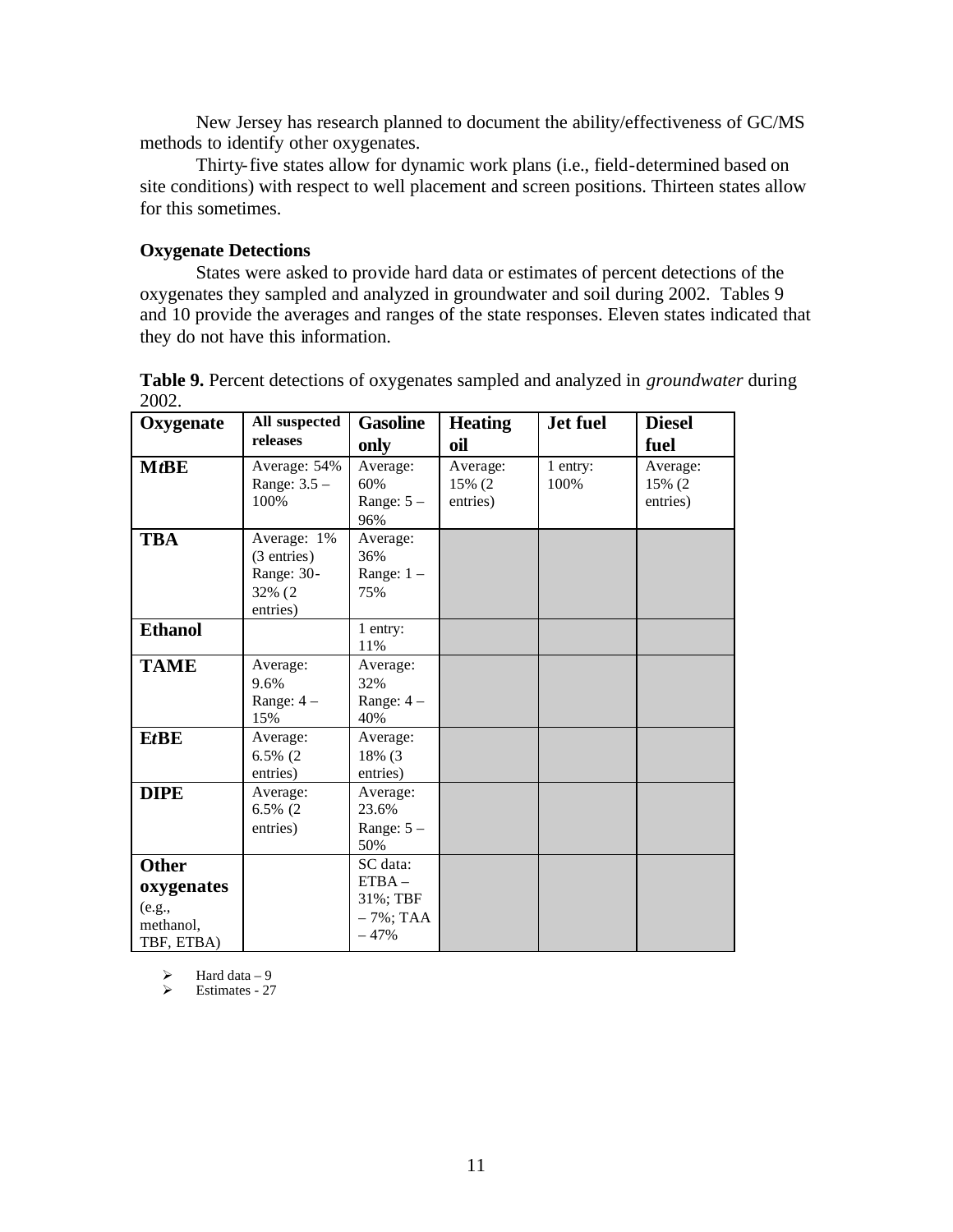| Oxygenate                  | All<br>suspected<br>releases              | <b>Gasoline</b><br>only                 | <b>Heating</b><br>oil | Jet fuel | <b>Diesel</b><br>fuel |
|----------------------------|-------------------------------------------|-----------------------------------------|-----------------------|----------|-----------------------|
| $M$ t $BE$                 | Average:<br>38%<br>Range: $3.4 -$<br>100% | Average:<br>45%<br>Range: $10 -$<br>90% |                       |          |                       |
| <b>TBA</b>                 | 1 entry: 10%                              | 1 entry: 60%                            |                       |          |                       |
| Etha nol                   |                                           |                                         |                       |          |                       |
| <b>TAME</b>                | 1 entry: 10%                              |                                         |                       |          |                       |
| <b>EtBE</b>                |                                           |                                         |                       |          |                       |
| <b>DIPE</b>                |                                           | 1 entry: $20\%$                         |                       |          |                       |
| <b>Other</b><br>oxygenates |                                           |                                         |                       |          |                       |

**Table 10.** Percent detections of oxygenates sampled and analyzed in *soil* during 2002.

Hard data  $-5$ 

ÿ Estimates - 11

#### **Reopening Sites**

Six states indicated they are considering reopening some sites to look for M*t*BE, six said they did not know, and 38 said they are not. Two states said they were considering reopening sites to look for TBA. The criteria for reopening a site included: new information, such as impacted wells or receptors; property transfers/real estate Phase 2; and concerns about sites closed prior to the introduction M*t*BE assessment in the state.

When asked how many previously closed sites had been reopened because of post-closure detection of oxygenates, 22 states said "none," eight provided estimates ranging from 1 to 20, and 19 did not know. Reasons why sites has been reopened included suspected contamination, environmental audit of a no further action site, potential impact to potable water, and property transfer/real estate Phase 2.

Table 11 lists 31 state estimates/hard data on how many sites were closed before analysis of M*t*BE or other oxygenates was required. As stated above, most of these sites will never be reopened unless site-specific concerns emerge. The remaining states were not able to provide this information. Four states anticipated that more information would need to be gathered at some of these sites; 16 did not expect that more information would be needed; 11 did not know.

| $\mathbf{CA} - 10,000$ | . .<br>$ME$ - none, testing for | $PA - 2,000$              |
|------------------------|---------------------------------|---------------------------|
|                        | $MtBE$ began in the mid         |                           |
|                        | 1980s.                          |                           |
| $\mid$ CO - 4,755      | $MD - 5,500$                    | $RI$ - very few, MtBE has |
|                        |                                 | been analyzed in LUST     |
|                        |                                 | samples since the 1980s.  |
| $DE - 1,020$ sites     | $MN - \sim 100$ . Full VOC      | $SC - 1,311$              |

| <b>Table 11.</b> Numbers of sites closed before analysis of MtBE or other oxygenates was |
|------------------------------------------------------------------------------------------|
| required listed by state (estimates or hard data supplied).                              |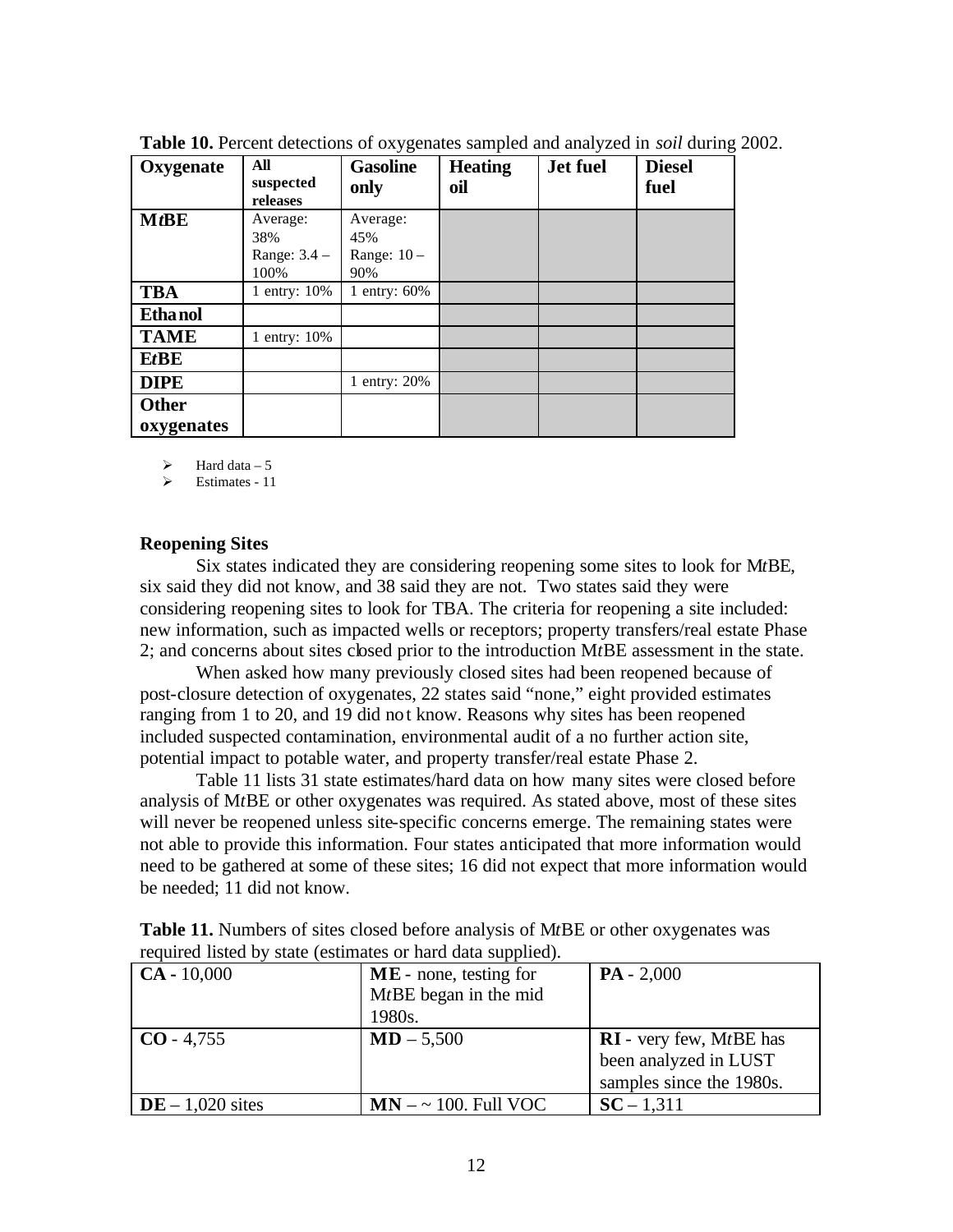| w/documented gasoline<br>releases | sampling has been required<br>at all sites since at least |                        |
|-----------------------------------|-----------------------------------------------------------|------------------------|
|                                   | 1989.                                                     |                        |
| <b>FL</b> - few sites were closed | $MS - 5,770$                                              | $TX - 9,000 - 10,000$  |
| before the Division               |                                                           |                        |
| requested MtBE sampling           |                                                           |                        |
| at LUST sites—required for        |                                                           |                        |
| almost 15 years.                  |                                                           |                        |
| $HI - 600$                        | $MT - 1,225$                                              | $UT - 1,930$           |
| $ID$ – hundreds                   | $NE - 2,300$                                              | $VA - > 5,000$         |
| $\mathbf{L} - 10,000$             | $NV - \sim 2,000$                                         | $VT - 360$ before 1991 |
| $IN - 180$                        | $NH - 4$ sites; however,                                  | $WA - 5,000$           |
|                                   | many were closed when the                                 |                        |
|                                   | standard was much higher.                                 |                        |
| $IA$ – nearly 2,150               | $NM - MtBE$ analysis was                                  | $\mathbf{W}$ - 400     |
|                                   | required very early in the                                |                        |
|                                   | program.                                                  |                        |
| $KY - 8,975$                      | $OH - 4,500$                                              |                        |
| LA - several thousand             | $OK - 1,400$                                              |                        |

#### **Exceeding Action Levels**

States were asked to give their best estimate of how often oxygenate levels exceed groundwater action levels. Table 12 provides a summary of state responses.

| <b>Percent</b> (of | $M$ t $B$ E | <b>TBA</b> | <b>Ethanol</b> | <b>TAME</b> | $EtBE$ | <b>DIPE</b> |
|--------------------|-------------|------------|----------------|-------------|--------|-------------|
| the time)          |             |            |                |             |        |             |
| $0 - 20%$          | 16          |            |                |             |        |             |
| $20 - 40\%$        | 5           |            |                |             |        |             |
| $40 - 60\%$        | 6           |            |                |             |        |             |
| $60 - 80\%$        | 6           |            |                |             |        |             |
| $80 - 100\%$       | 9           |            |                |             |        |             |
| Don't know         |             |            |                |             |        |             |

|  |  |  |  |  |  |  | Table 12. Percent of the time oxygenate levels exceed groundwater action levels. |  |  |
|--|--|--|--|--|--|--|----------------------------------------------------------------------------------|--|--|
|--|--|--|--|--|--|--|----------------------------------------------------------------------------------|--|--|

Percentages are based on:

 $\triangleright$  Hard data – 8

 $\geq$  Estimates – 30

#### **Concentrations in the Environment**

States were asked what, in their experience, had been the highest concentration of oxygenates in the hot spot/core of an oxygenate plume and at the receptor. Table 13 provides a listing of state responses. Reported concentrations in M*t*BE hot spots ranged from 200 to 9,131,994 ppb; receptor concentrations ranged from 6 to 28,000 ppb. (These concentrations are considerably higher than those reported in 2000.) Concentrations in TBA hot spots ranged from 215 to 250,000 ppb; receptor concentrations ranged from 12 to 1,000 ppb. Concentrations in TAME hot spots ranged from 41 to 170,000 ppb; receptor concentrations ranged from <5 to 1,000 ppb.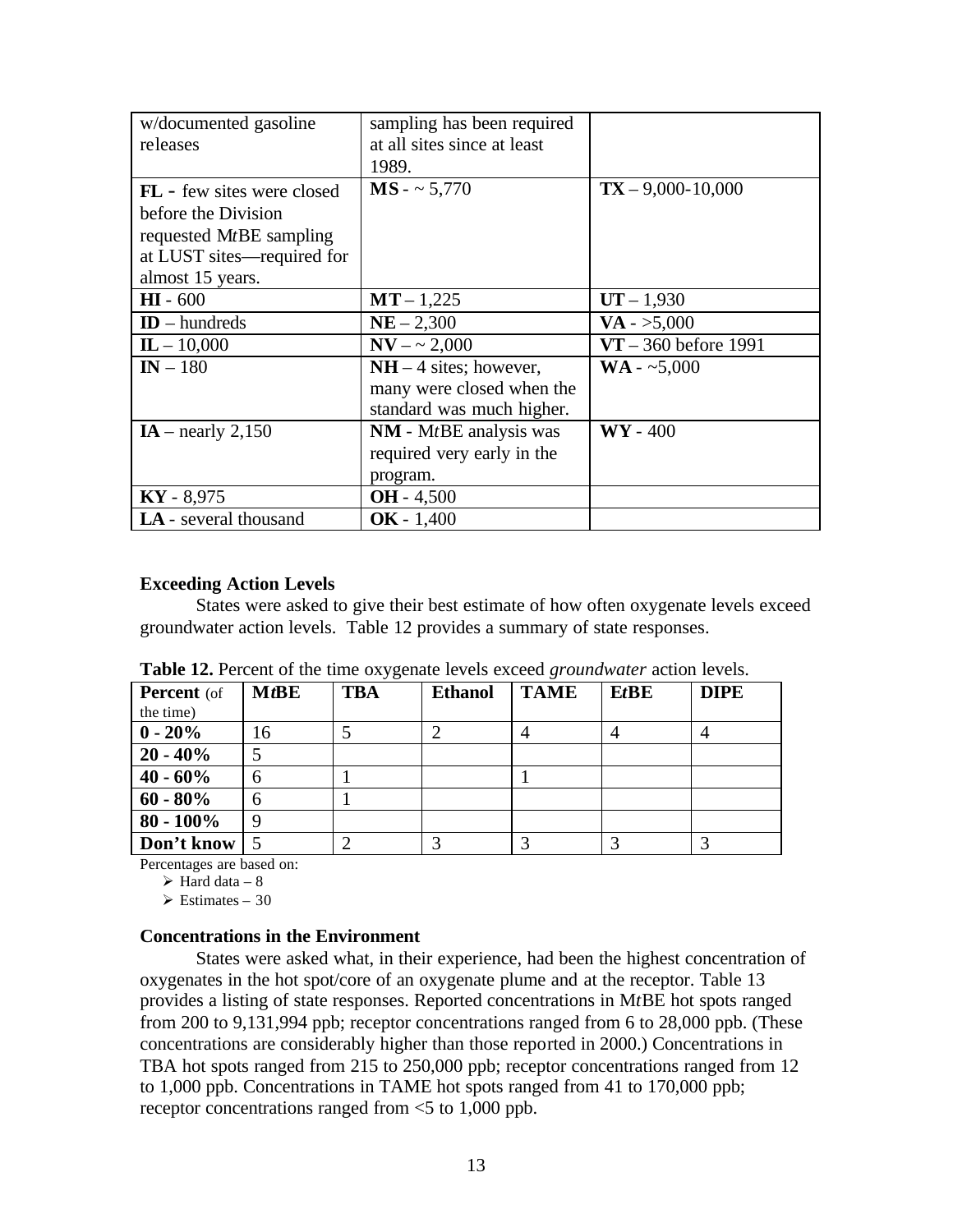| Oxygenate                      | Hot spot/core of plume                                                                                                                                                                                                                                                                                                                                                                                                                                                                                                                                                                                                                                              | Receptor                                                                                                                                                                                                                                                                                                                                                                                                                            |
|--------------------------------|---------------------------------------------------------------------------------------------------------------------------------------------------------------------------------------------------------------------------------------------------------------------------------------------------------------------------------------------------------------------------------------------------------------------------------------------------------------------------------------------------------------------------------------------------------------------------------------------------------------------------------------------------------------------|-------------------------------------------------------------------------------------------------------------------------------------------------------------------------------------------------------------------------------------------------------------------------------------------------------------------------------------------------------------------------------------------------------------------------------------|
|                                | (ppb)                                                                                                                                                                                                                                                                                                                                                                                                                                                                                                                                                                                                                                                               | (ppb)                                                                                                                                                                                                                                                                                                                                                                                                                               |
| $M$ t $BE$                     | $AK -10,300$ ; $AZ - 68,000$ ;<br>$AR - >10,000$ ; $CA - 2,000,000$ ;<br>$CO - 170,000$ ; $CT - 100,000$ ;<br>DE - 300,000; GA - 300;<br>ID - 50,000; IA - 99,400;<br>KS, MD - 500,000; LA- 25,000;<br>ME -1,000,000; MI - 344,000; MN -<br>73,000; MT - 19,800;<br>NE - 38,610; NV - 220,000;<br>NH - 180,000/170,000;<br>$NJ - >500,000; NM - 450,000;$<br>NY - 4,400,000; NC - >10,000;<br>OH - 265,000; OR - 250,000;<br><b>RI</b> - 2,200,000; <b>SC</b> - 2,500,00*; <b>SD</b> ,<br>$TN - 200$ ; $TX - 9,131,994$ ; UT -<br>101,000; VA - 1,240,000; VT -<br>536,000; WA - 7,150;<br>$\mathbf{W}$ V - 5,000; <b>WI</b> - 4,000 <sup>*</sup> ;<br>$WY - 4,300$ | AR - 350; CT, DE - 25,000;<br>IN - 450; IA - 63; GA, MN - 50;<br>KS $-1,300$ ; LA $-1,000$ ; ME $-6,500$ ;<br>MD, $SC^* -1,000+$ ; MO - 335;<br>MT - 30; NE - 5.5; NV - $\sim$ 10;<br>NH - 10,000; NJ - 1,000-4,500;<br>NY - 28,000; NC - 800; OH - 360; OR -<br>185; RI - 1,100; SD - 200;<br>$TN - 70-80$ ; $TX - 2,000-3,000$ (est.);<br>UT- 6; VA - 44, $144$ <sup>*</sup> ; VT - 27,000;<br>WV - <20; WI - 1,700**, WY - 2,250 |
| <b>TBA</b>                     | $CA - 99,000$ ; ME $- 215$ ;<br>NV - 50,000; NH - 200,000;<br>$NJ - 250,000; SC - 39,400;$<br>$VT - 811$                                                                                                                                                                                                                                                                                                                                                                                                                                                                                                                                                            | <b>DE</b> $-1,000$ (est.); <b>ME</b> $-215$ ;<br>NH - 48; VA - $\sim$ 500*, VT - 12                                                                                                                                                                                                                                                                                                                                                 |
| <b>Ethanol</b>                 | $SC - 9,800,000$                                                                                                                                                                                                                                                                                                                                                                                                                                                                                                                                                                                                                                                    |                                                                                                                                                                                                                                                                                                                                                                                                                                     |
| <b>TAME</b>                    | <b>DE</b> -170,000; <b>ME</b> -41;<br><b>MD</b> - 50-100; <b>NV</b> - 240;<br>$NH - 4,500$ ; $SC - 1,700$ ;<br>$VT - 20,300$                                                                                                                                                                                                                                                                                                                                                                                                                                                                                                                                        | DE $-1,000$ (est.); ME $-41$ ;<br><b>MD</b> - 5 or less; <b>NH</b> - 70; <b>VT</b> - 14                                                                                                                                                                                                                                                                                                                                             |
| EtBE                           | ME, NV - $\sim$ 20; NH - 10s-100s;<br>$SC - 60$ ; $VT - 622$                                                                                                                                                                                                                                                                                                                                                                                                                                                                                                                                                                                                        | $MD - 5$ or less; $NH - 2.1$                                                                                                                                                                                                                                                                                                                                                                                                        |
| <b>DIPE</b>                    | $MD-5-100$ ; $NH-10s-100s$ ,<br>$SC - 8,700; VT - 296$                                                                                                                                                                                                                                                                                                                                                                                                                                                                                                                                                                                                              | <b>MD</b> -5 or less; <b>NH</b> -0.68; <b>VT</b> - 1                                                                                                                                                                                                                                                                                                                                                                                |
| <b>Other oxygenates</b>        | SC: ETBA - 7,940, TBF - 20,800,                                                                                                                                                                                                                                                                                                                                                                                                                                                                                                                                                                                                                                     |                                                                                                                                                                                                                                                                                                                                                                                                                                     |
| (e.g., methanol, TBF,<br>ETBA) | TAA - 76,000                                                                                                                                                                                                                                                                                                                                                                                                                                                                                                                                                                                                                                                        |                                                                                                                                                                                                                                                                                                                                                                                                                                     |

**Table 13.** Highest concentration of oxygenates in the hot spot/core of an oxygenate plume and at the receptor, state by state.

**DE** – Receptor a public or private well, not a compliance point.

**MI** - Concentrations at receptors not independently tracked. Water wells have been impacted at 22 sites. Approximately 700 sites have M*t*BE impacts over 40 ppb in groundwater.

**SC**\* – Listed values for M*t*BE are not from the same release at the same site but are the highest values reported as of March 15, 2003.

**VA**\* - In sample collected from water supply well.

WI<sup>\*</sup> - \*estimate at monitoring well; \*\*actual at water supply well.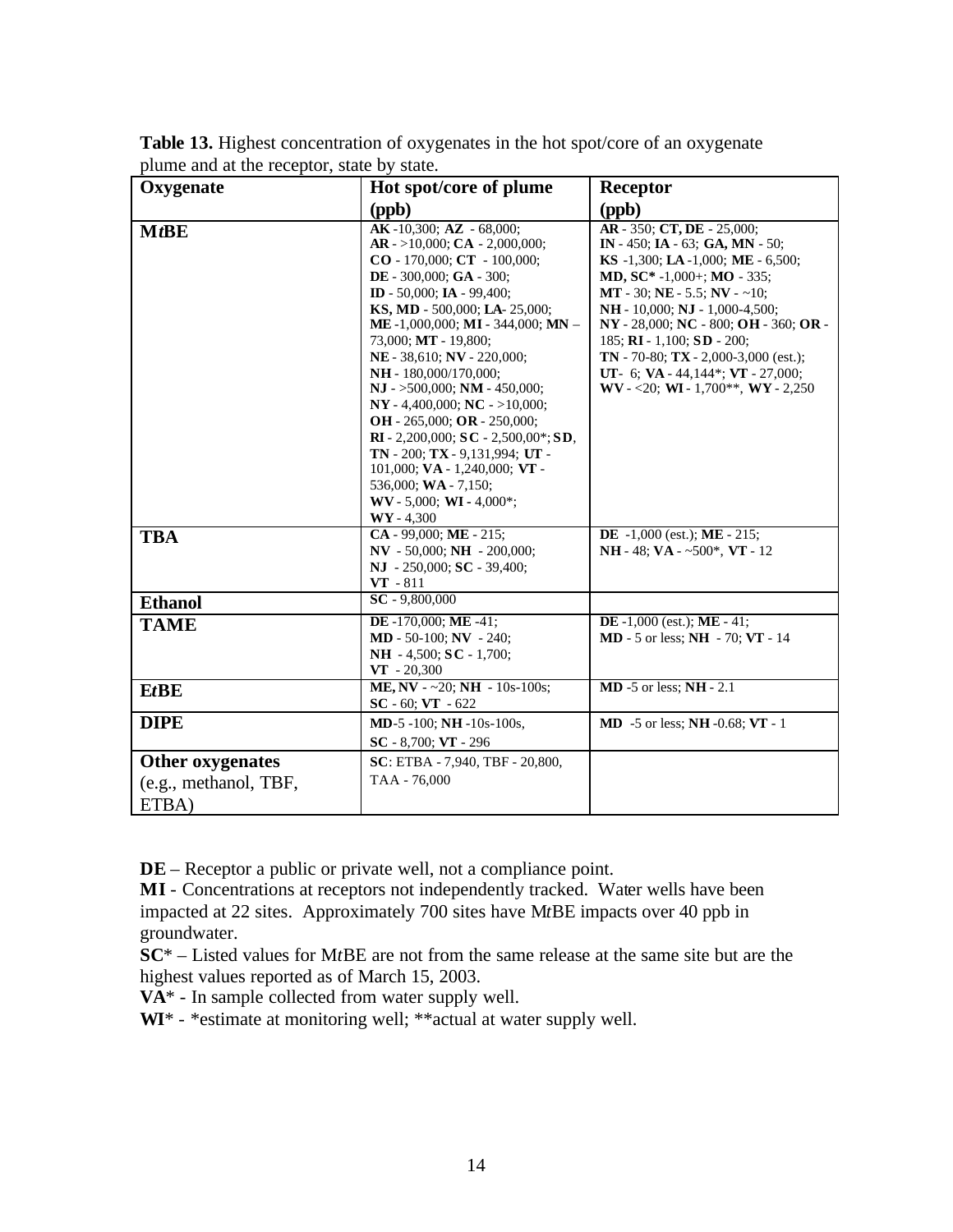## **4. M***t***BE Plume Lengths**

Eighteen states say they track M*t*BE plume lengths from gasoline releases; 15 say they sometimes do. *Average* M*t*BE plume lengths reported by the states are summarized in Table 14.Sixteen states reported that these plumes are often longer than typical BTEX plumes; 16 said they are sometimes longer, 3 said rarely, and 12 did not know. Table 15 summarizes the *maximum* length of any M*t*BE plume observed in a state. The M*t*BE plume in East Patchogue (Long Island), New York was more than 9,000-feet long. Table 16 summarizes the *maximum* length of any M*t*BE plume observed in bedrock. Only 17 states were able to provide estimates for this question.

| <b>Table 17.</b> <i>IXVERGE MEDLE profile forgula.</i> |                         |  |  |  |
|--------------------------------------------------------|-------------------------|--|--|--|
| <b>Plume length (feet)</b>                             | <b>Number of states</b> |  |  |  |
| $10 - 50$                                              |                         |  |  |  |
| $51 - 100$                                             |                         |  |  |  |
| $101 - 250$                                            | 12                      |  |  |  |
| $251 - 500$                                            | 10                      |  |  |  |
| >500                                                   | $\mathcal{D}$           |  |  |  |
| Don't know                                             |                         |  |  |  |

**Table 14.** Average M*t*BE plume lengths.

**Table 15.** Maximum length any M*t*BE plume observed in a state.

| Plume length (feet) | <b>Number of states</b> |
|---------------------|-------------------------|
| $50 - 250$          |                         |
| $250 - 500$         |                         |
| $500 - 1000$        |                         |
| $1000 - 5000$       | 26                      |
| >9,000              |                         |
| Don't know          |                         |

| <b>Plume length (feet)</b> | <b>Number of states</b> |
|----------------------------|-------------------------|
| $50 - 250$                 |                         |
| $250 - 500$                |                         |
| $500 - 1000$               |                         |
| $1000 - 5000$              | 11                      |
| Don't know                 | 30                      |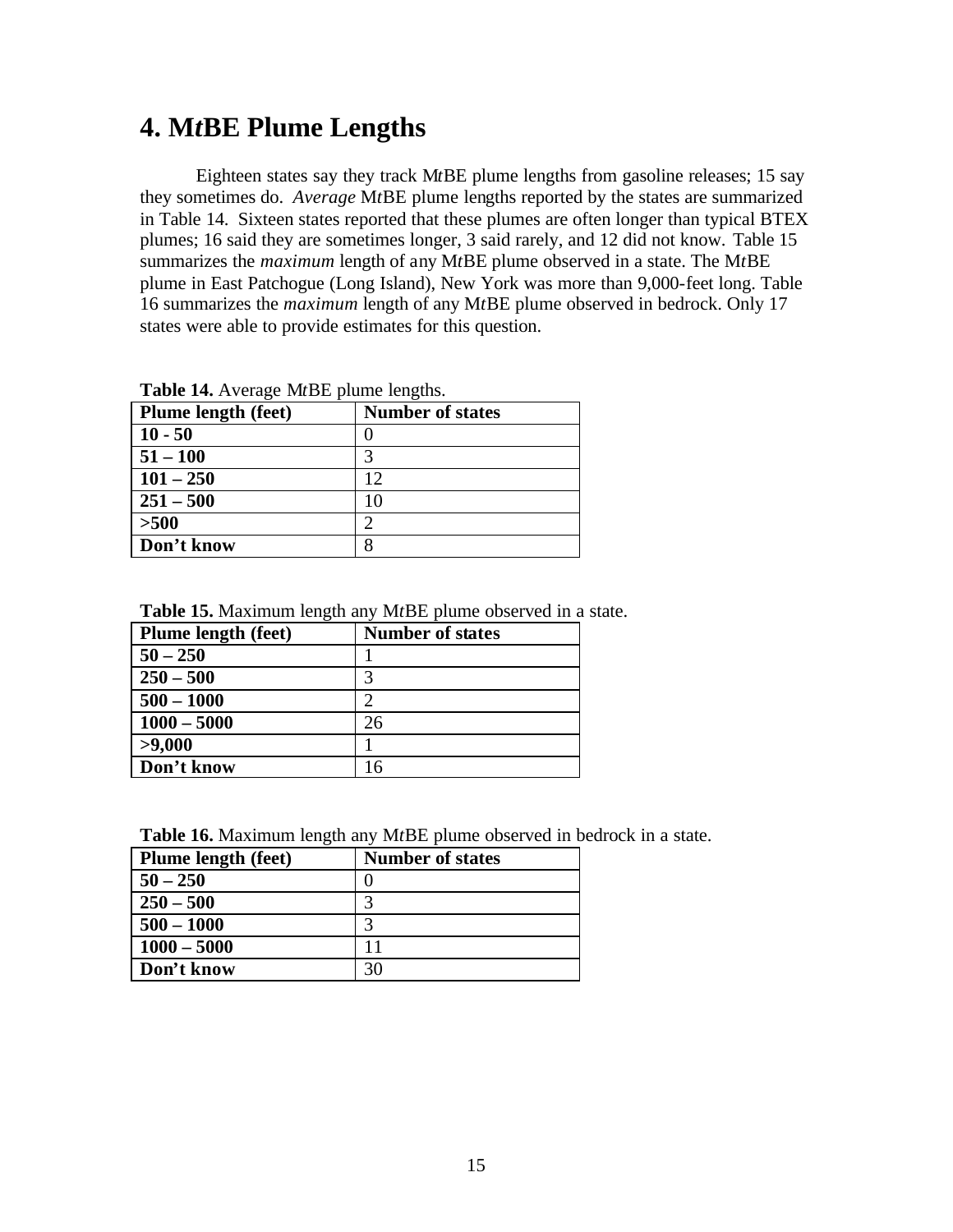### **5. M***t***BE Impacts in Drinking Water**

Twenty-four states reported that their drinking water program requires routine analysis for M*t*BE in drinking water. (This number was the same in 2000.) Seven states did not know the answer to this question. Again, the failure of 26 states to routinely analyze for M*t*BE reflects back to the lack of a federal MCL. Drinking water programs in Minnesota, New Hampshire, New Mexico, and Rhode Island began analyzing for M*t*BE in the mid to late 1980s. Most of the other states began analysis in the late 1990s to early 2000s. Sixteen states reported that their LUST program routinely reviews M*t*BE data from the drinking water program. Based on these responses, it appears that there is a disconnect between more than half of the state LUST programs and drinking water programs.

Table 17 state estimates of numbers of public and private drinking water wells that have been contaminated by M*t*BE at any level. Thirteen states did not know or did not have access to information as to how many public and private drinking water wells in their state have been contaminated by M*t*BE at any level.(The survey defined public wells as groundwater supply systems that serve more than 25 households.)

The New Hampshire Department of Environmental Services and the United States Geological Survey (USGS) are in the process of conducting a random sampling of wells in that state. So far, about 25 percent of the wells tested have some level of M*t*BE, mostly very low levels. New Hampshire's estimate of 30,000 to 40,000 private wells with some level of M*t*BE is based on a statistical calculation of existing information on the prevalence of M*t*BE at detectable concentrations and the early results of this study.

Table 18 summarizes state responses to the question of how many private well users states provided with bottled water or point-of-use treatment because of oxygenate problems. Thirty states did not have this information.

| # of wells                    | $#$ of states (private) | $#$ of states (public) |
|-------------------------------|-------------------------|------------------------|
| $1 - 10$                      |                         | 12                     |
| $11 - 50$                     |                         |                        |
| $51 - 100$                    | h                       |                        |
| $101 - 500$                   |                         |                        |
| $> 500$ (provide an estimate) | $NH - 30,000 - 40,000$  |                        |
|                               | NY - 866                |                        |

**Table 17.** State estimates of numbers of public and private drinking water wells that have been contaminated by M*t*BE at any level.

**Table 18.** Number of private well users provided with bottled water or point-of-use treatment because of oxygenate problems.

| - -         |                         |
|-------------|-------------------------|
| # of wells  | <b>Number of states</b> |
| $1 - 10$    |                         |
| $11 - 50$   |                         |
| $51 - 100$  |                         |
| $101 - 500$ |                         |
| >500        |                         |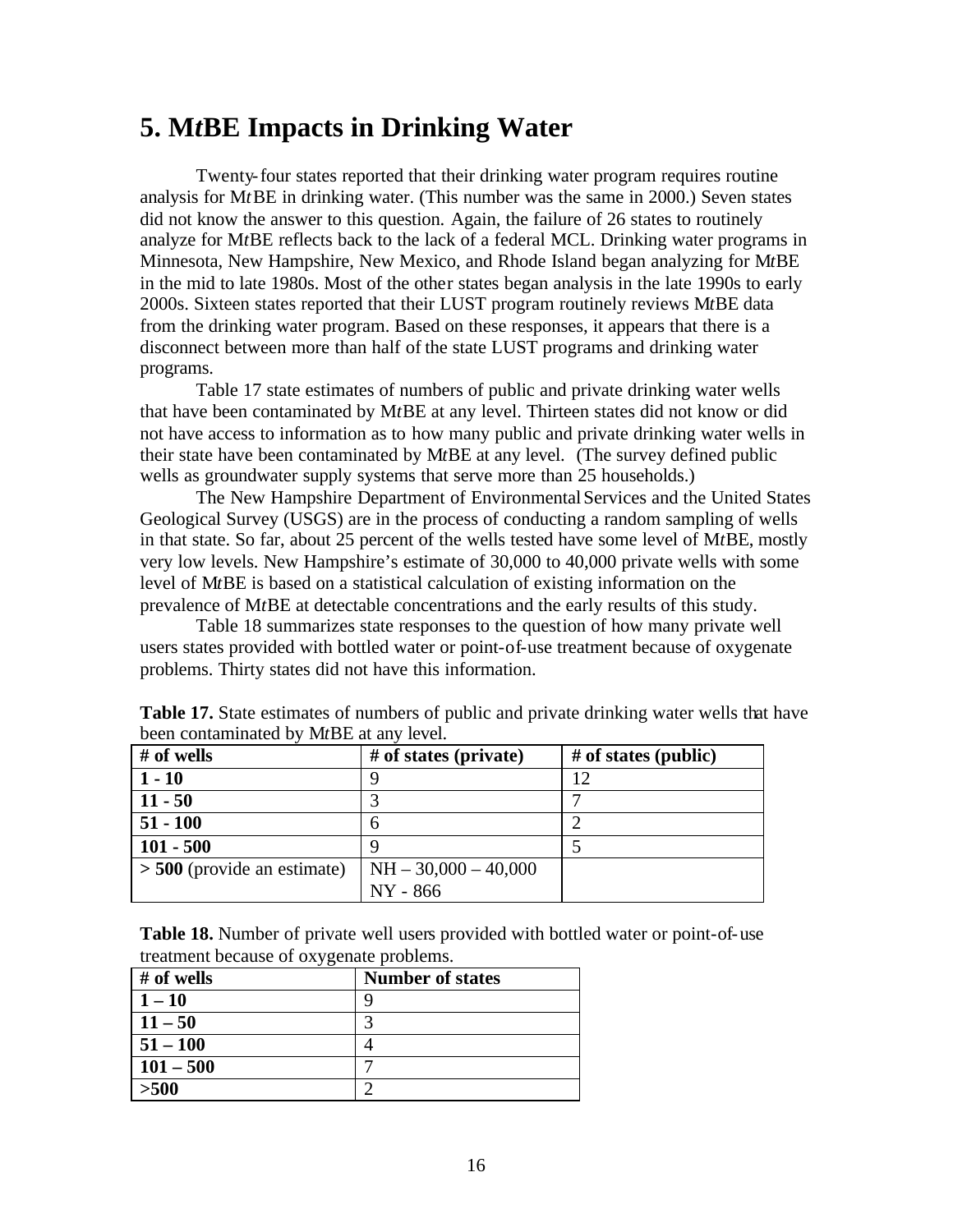# **6. Oxygenate Remediation**

Thirty-three states said that M*t*BE drives the cleanup or investigation activities at LUST sites either never or less than 20 percent of the time. This would suggest that for more than half of the states M*t*BE is not a significant factor in release remediation. For five states, however, M*t*BE drives cleanups 60 to more than 80 percent of the time. Table 19 summarizes these responses.

| <b>Percentage of time</b> | <b>Number of states</b> |
|---------------------------|-------------------------|
| <b>Never</b>              | 12                      |
| < 20                      | 21                      |
| $20 - 40$                 |                         |
| $40 - 60$                 |                         |
| $60 - 80$                 |                         |
| > 80                      |                         |
| Don't know                |                         |

**Table 19.** Percentage of time that M*t*BE drives the cleanup or investigation activities at LUST sites.

The states were asked what percentage of their LUST sites are undergoing remediation for the oxygenates of concern in this survey. However, because the wording of the question did not make it clear whether we were asking about oxygenate-only sites or oxygenate/BTEX sites (our intent), the results indicate two different interpretations. Therefore, this information cannot provide any useful insight as to trends. The state responses were as follows:

| $\bullet$ MtBE:                           | $AZ > 50\%$ ; CO, HI - 1%; DE -50%; FL -90%; ID, OR - 20%; IL, NE,                         |
|-------------------------------------------|--------------------------------------------------------------------------------------------|
|                                           | <b>VA</b> <10%; <b>IN</b> - 57%; <b>KS</b> – 30%; <b>KY, MN, MS, ND, OK</b> -0%; <b>LA</b> |
|                                           | <20%; ME, RI - 80%; MI - 3.4%; MT - 30%; NV - 60-80%; NH - 10%;                            |
|                                           | NM $-43\%$ ; NC $-5\%$ ; OH $-14\%$ ; SC $-85\%$ ; TN, UT $-15\%$ ; TX, WY -               |
|                                           | $\langle 1\% : \mathbf{VT} - 20 - 40\% : \mathbf{W} \mathbf{V} - 2\% \rangle$              |
| $\cdot$ TBA :                             | <b>DE</b> - 20%; <b>MT</b> <1%; <b>NV</b> - 10%                                            |
| $\bullet$ TAME                            | <b>DE</b> - 20%; <b>NV</b> - 1%                                                            |
| $\cdot$ EtBENV – 1%                       |                                                                                            |
| $\cdot$ DIPENV – 1%                       |                                                                                            |
| $\cdot$ Day <sup>1</sup> linear 16 states |                                                                                            |

• **Don't know**- 16 states

States with no standards for the oxygenates of concern in this survey were asked to indicate if they require treatment for any specific oxygenates. Very few states answered this question. The responses for the states that did are as follows: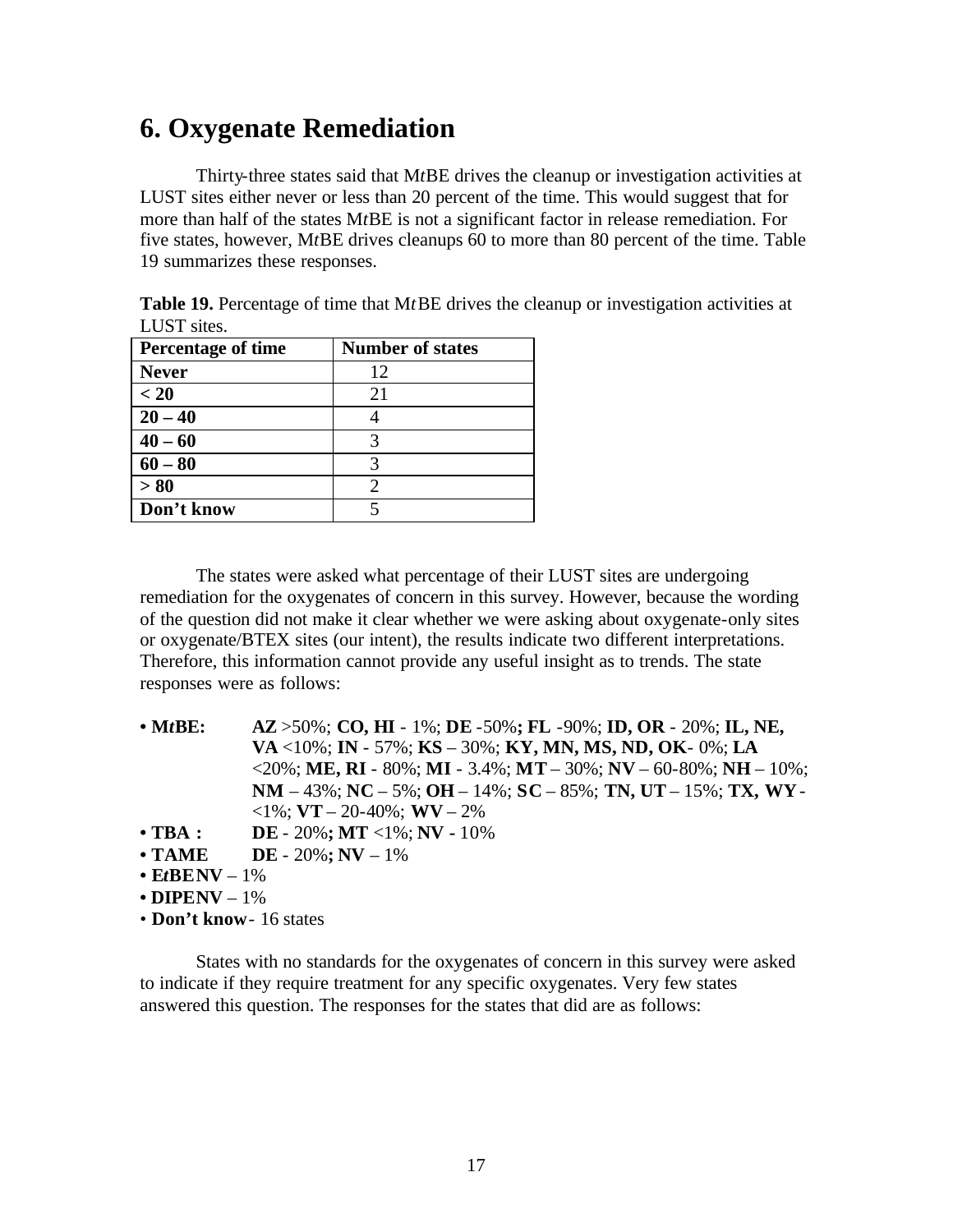| $\bullet$ EtBE: 8<br>$\bullet$ MtBE: 12<br>$\cdot$ DIPE: 7<br>• Ethanol: 5<br>• Other oxygenates (e.g., methanol, TBF, ETBA): 7<br>$\cdot$ TBA: 8<br>$\bullet$ TAME: 7 |
|------------------------------------------------------------------------------------------------------------------------------------------------------------------------|
|------------------------------------------------------------------------------------------------------------------------------------------------------------------------|

#### **Experiences with Remediation of M***t***BE**

States were asked what percentage of their LUST remediation cases are at sites where MtBE is the only concern. Thirteen states responded that they have no such sites; most of the other states indicated they have fewer that 10 percent. California reported that it has about 10 percent of M*t*BE-only cases, which amounts to about 1,350 sites in that state. Maine reported 40 percent, which amounts to about 643 sites.

Twenty-eight states reported that BTEX has been successfully remediated but M*t*BE remains at less than 10 percent of sites; two states said 20 to 30 percent of sites; and one said 30 to 50 percent of sites. Texas responded that M*t*BE remains at 50 to 70 percent of its sites, about 5,000 to 7,000 sites. Eighteen states did not have this information.

The states were asked how long it takes, on average, to clean up sites with M*t*BE levels greater than 100 ppb and less than 100 ppb. Responses for levels greater than 100 ppb ranged from 6 months (OK) to 10 years (CA). Of the 15 states that answered this question, the average was 3 to 5 years. For levels less than 100 ppb, responses ranged from 1 to 7 years. Of the 12 states that answered this question, the average was 2 to 5 years.

Thirty-four states said they have remediated sites with M*t*BE contamination to closure; seven said they have not; and nine said they did not know. When asked how many sites with M*t*BE contamination they have closed, ten states said more than 100, two said 51 to 100, seven said 11 to 50, and five said 1 to 10. Alabama said about 400 and Arkansas said about 250.

When asked if their state is taking a more aggressive role in nonaqueous-phase liquid (NAPL) recovery to prevent M*t*BE plumes from migrating off site, 17 said yes, 26 said no, 4 said they have always been aggressive with NAPL recovery, and 2 did not know. This question should have been worded such that a comparison was clearly being made between 2000 and 2003. As it stands, the "no" answers to this question could mean that the states are simply not very aggressive or that they are aggressive but no more so than any other time. The four states that indicated they have always been aggressive made statements to that effect in their responses

By "aggressive" states generally indicated that they do one or more of the following:

• Remove the NAPL

- Undertake source control/over excavate
- Treat release as an emergency response when NAPL present
- Aggressively recover free product FP recovery/bail, vacuum.

Thirty-eight states that use risk-based decision making (RBDM) in corrective

action said they account for M*t*BE in the process; seven said they do not; two do not use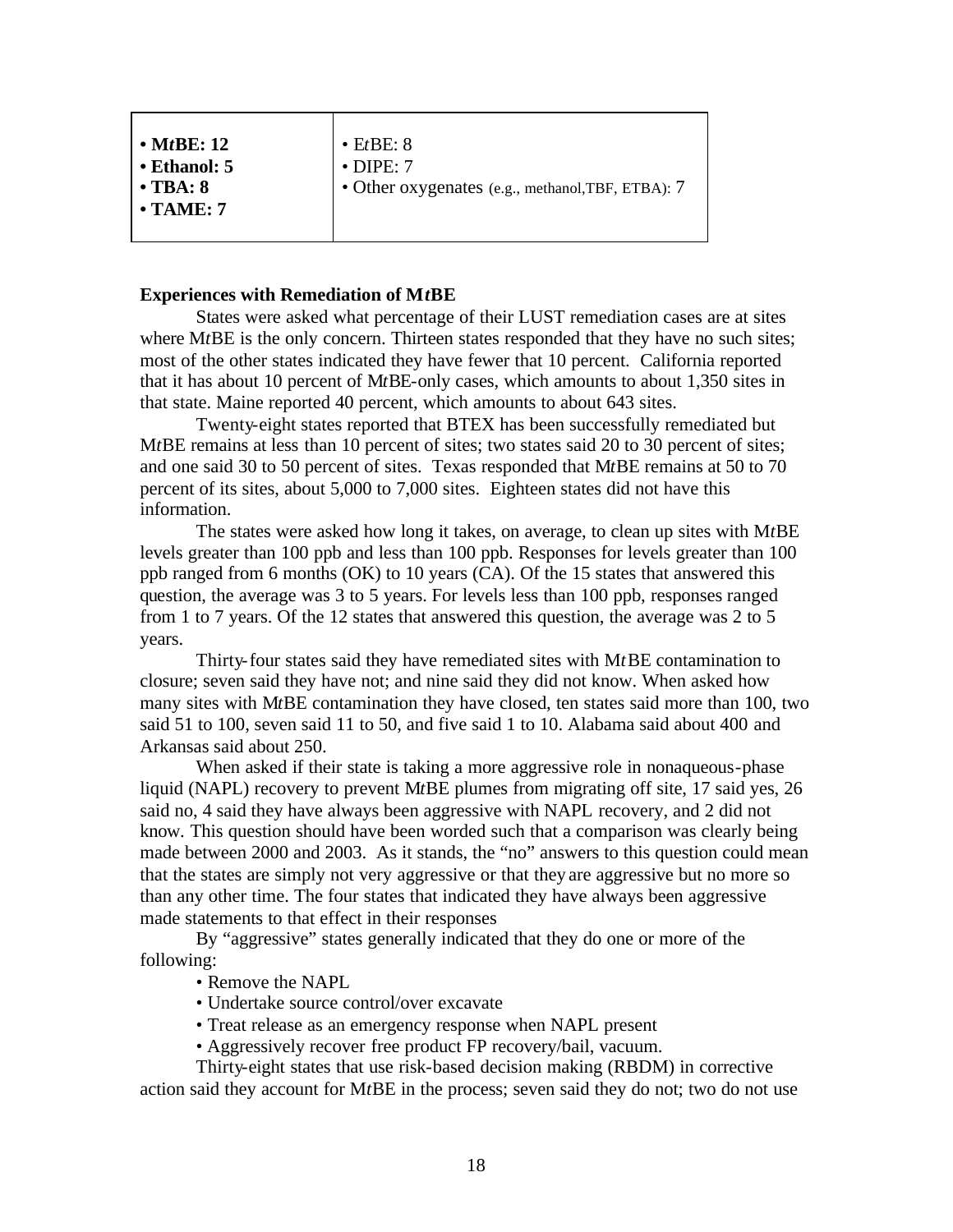RBDM; two did not know. (In 2000, 34 states said they account for M*t*BE in the process.) Thirteen states said they account for other oxygenates in the RBDM process.

States said they account for the oxygenates in the RBDM process in the following ways:

- Consider them chemicals of concern
- Treat the same as BTEX
- Establish site-specific levels for oxygenates using available data

• Establish a pseudo-reference dose based on parameters used to calculate other chemicals of concern

• Require calibration for TBA in water analytical methods; GC/MS sampling methods used for contaminant ID.

- Use same institutional controls as for M*t*BE
- Base corrective action decisions on estimated risk to receptors
- Chemical must pose no significant risk based on a standard or a site-specific risk assessment
- Use risk-based criteria for common oxygenates
- Require that the plume be defined and stable or decreasing
- Base risk on proximity to nearby wells.

#### **Experiences with Remediation Technologies**

States were asked to rate technologies they have used to remediate oxygenates in soil and groundwater using the following codes: poor (P), moderately good (MG), good (G), very good (VG). Table 20 summarizes the state responses as rated for each technology and oxygenate. Fourteen states were not able to answer this question.

It is interesting to see the variety of M*t*BE ratings for just about every technology. The most widely used technologies for remediation of M*t*BE in soil were soil vapor extraction (SVE) and biodegradation, and probably excavation (was added by the states under the "other" category). As would be expected, the ratings for SVE leaned toward the "good" end of the spectrum, while those for biodegradation leaned toward the "poor" end.

The variety of ratings within specific groundwater remediation technologies provides a greater portion of food for speculation. While it is no surprise that pump and treat and monitored natural attenua tion get overall poor marks and that point-of-use treatment and soil excavation get overall high marks, even these technologies have some more positive and more negative ratings. Ratings for most of the other groundwater technologies seem to go every which way. Ratings for the other oxygenates are too few to be significant.

The speculative aspect of these ratings is the question of why state responses vary so widely for given technologies. Does this variation have anything to do with geography and soils? Does it have to do with limited experience with a technology so that whatever the success or failure, that is where current state opinion rests? Does it have to do with the manner in which the technology has been applied—competence versus incompetence in the field? The heart of the answer probably lies with the fact that all remediation is site-specific. The state responses provide us with a snapshot of experiences with technologies, but not a compelling sense of success trends.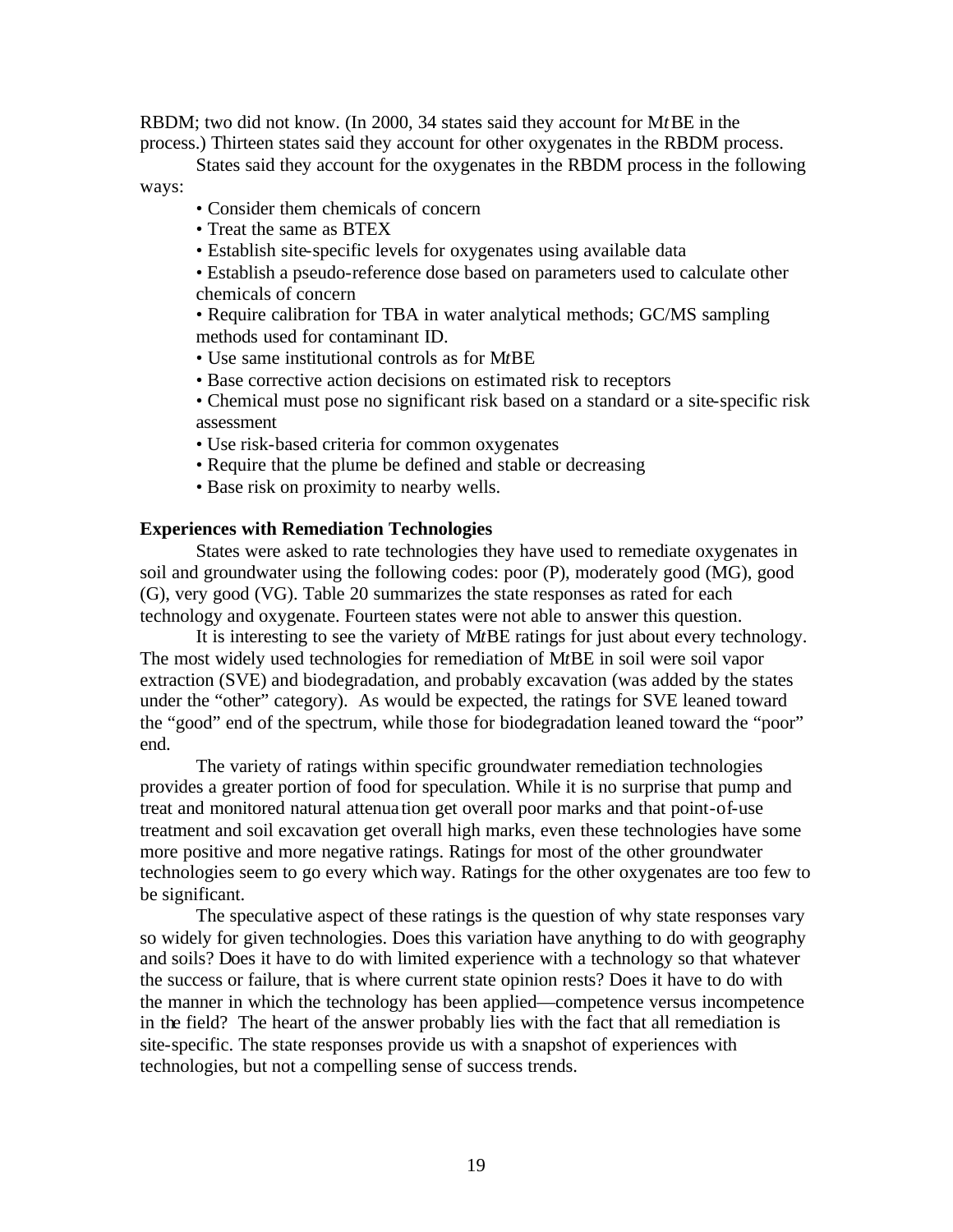**Table 20.** State ratings of technologies they have used to remediate oxygenates in soil and groundwater. (Ratings = poor (P), moderately good (MG), good (G), very good  $(VG)$ .)

| Medium             | <b>Technology</b>                                                                                                                                                                                            | <b>MtBE</b>                                                                               | Ethanol | <b>TBA</b>                 | <b>TAME</b>        | EtBE | <b>DIPE</b> |
|--------------------|--------------------------------------------------------------------------------------------------------------------------------------------------------------------------------------------------------------|-------------------------------------------------------------------------------------------|---------|----------------------------|--------------------|------|-------------|
| <b>Soil</b>        | Soil vapor extraction                                                                                                                                                                                        | $MG-10$<br>$G-3$<br>$VG-12$                                                               |         | $VG-1$<br>$P-1$            | $MG-1$             |      |             |
|                    | Low temperature thermal<br>desorption                                                                                                                                                                        | $G-1$<br>$VG-3$                                                                           |         | $VG-1$                     | $VG-1$             |      |             |
|                    | Biodegradation                                                                                                                                                                                               | $P-12$<br>$MG-6$<br>$G-3$                                                                 |         | $G-1$                      |                    |      |             |
|                    | Other technologies, or<br>combinations of technologies:<br>Dual-phase extraction - VG-1<br>Excavation - MG-1, VG-6; VG - 1<br>(TBA)<br>$ORC - VG-1$<br><3% Hydrogen peroxide - VG-1<br>Overexcavation - VG-1 |                                                                                           |         |                            |                    |      |             |
|                    |                                                                                                                                                                                                              |                                                                                           |         |                            |                    |      |             |
| <b>Groundwater</b> | Point-of-use treatment<br>(e.g., carbon, air stripping)                                                                                                                                                      | $MG-4$<br>$MG/G$ -<br>1<br>$G-9$<br>$VG-9$                                                |         | $P-1$<br>$VG-1$            | $MG-1$<br>$MG/G-1$ |      |             |
|                    | Pump and Treat                                                                                                                                                                                               | $\overline{P-9}$<br>$MG-7$<br>$MG/G$ -<br>$\mathbf{1}$<br>$G-8$<br>$\mathbf{VG}\text{-}2$ |         | $\overline{\text{VG} - 1}$ | $MG-1$             |      |             |
|                    | Air sparging                                                                                                                                                                                                 | $P-1$<br>$MG-12$<br>$MG/G$ -<br>$\mathbf{1}$<br>$G-6$<br>$VG-7$                           |         | $VG - 1$                   | $MG-1$             |      |             |
|                    | Biosparging                                                                                                                                                                                                  | $P-4$<br>$MG-3$<br>$G-5$<br>$VG-3$                                                        |         | $VG-1$                     |                    |      |             |
|                    | Bioreactor                                                                                                                                                                                                   | $\overline{P-2}$<br>$MG/P-$<br>$\mathbf{1}$<br>$MG-2$<br>$G-1$                            |         |                            |                    |      |             |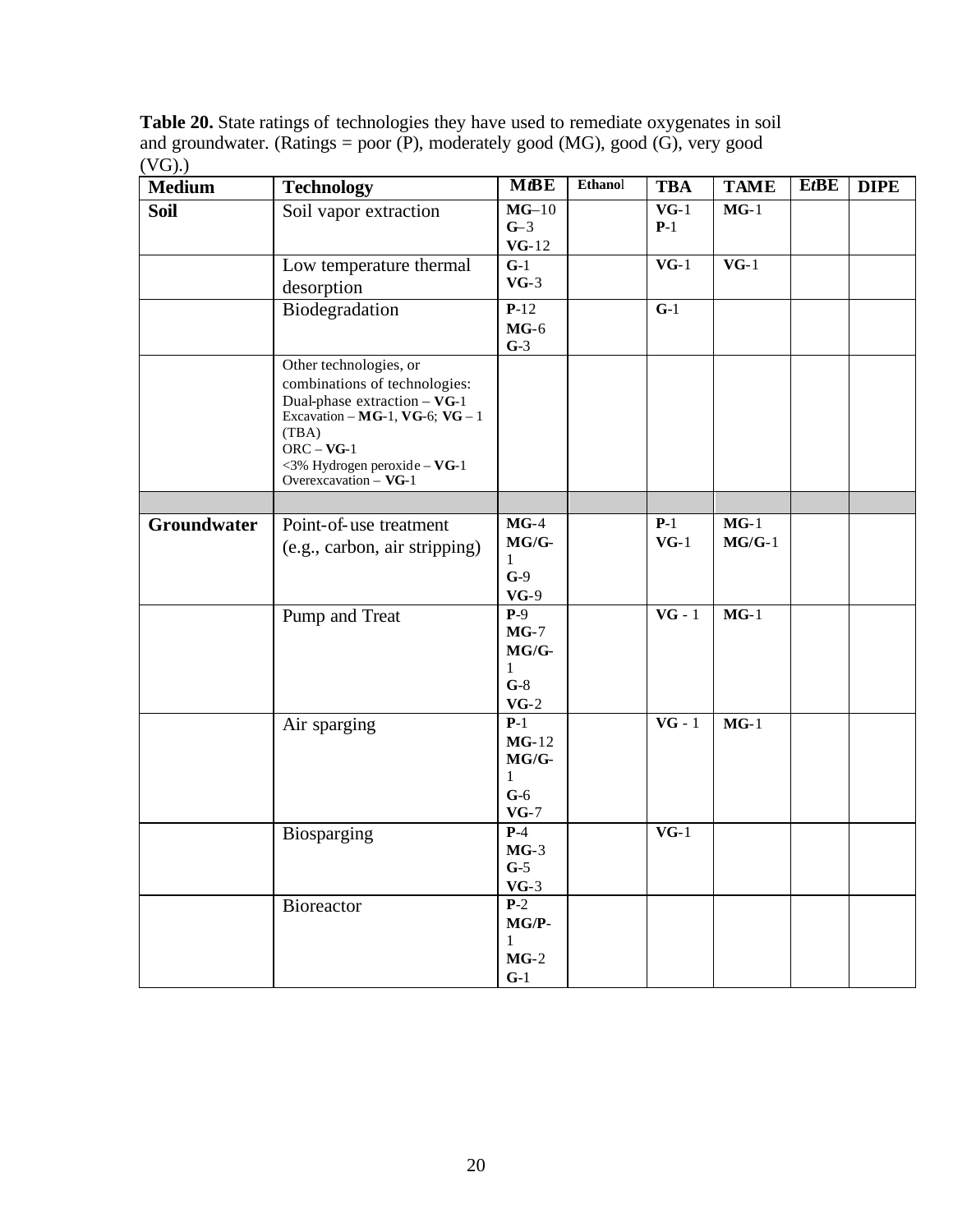| <b>Medium</b> | <b>Technology</b>                                                                                                                                                                                                                                          | <b>M</b> <sub>BE</sub>                                      | Ethanol | <b>TBA</b>                  | <b>TAME</b>               | EtBE | <b>DIPE</b> |
|---------------|------------------------------------------------------------------------------------------------------------------------------------------------------------------------------------------------------------------------------------------------------------|-------------------------------------------------------------|---------|-----------------------------|---------------------------|------|-------------|
|               | <b>Monitored Natural</b><br>Attenuation                                                                                                                                                                                                                    | $P-8$<br>P/MG-<br>1<br>$MG-13$<br>$G-1$<br>$VG-4$           |         | $VG - 1$                    |                           |      |             |
|               | Dual-Phase Extraction/<br><b>Multi-Phase Extraction</b>                                                                                                                                                                                                    | $MG-7$<br>$G-12$<br>$G/VG-1$<br>$VG-6$                      |         | $VG - 1$ ,<br>$MG/G$ -<br>1 | $G/VG -$<br>1,<br>$G - 1$ |      |             |
|               | Soil Excavation                                                                                                                                                                                                                                            | $P-1$<br>P/MG-<br>1<br>$MG-3$<br>$G-9$<br>$VG-13$           |         | $VG - 1$ ,<br>$P/MG -$<br>1 | $G-1,$<br>$P/MG$ -<br>1   |      |             |
|               | Chemical oxidation                                                                                                                                                                                                                                         | $P-5$<br>$MG-5$<br>$G-4$<br>$G/VG-1$<br>$VG-1$              |         |                             | $MG-1$                    |      |             |
|               | <b>Enhanced Aerobic</b><br>Bioremediation<br>(e.g., bugs and nutrients,<br>oxygen sparging, ORC)                                                                                                                                                           | $P-5$<br>P/MG-<br>$\mathbf{1}$<br>$MG-2$<br>$G-6$<br>$VG-4$ |         | $VG-1$ ,<br>$G - 1$         | $MG-1$                    |      |             |
|               | Other technologies, or<br>combinations of<br>technologies AS/SVE in<br>combination w/chemical destruction<br>$-$ VG-1 (MtBE, TBA, TAME)<br>Phytoremediation for low levels<br>$(<100$ ppb) - G-1<br>Free product removal, fluid-vapor<br>$recovery - MG-1$ |                                                             |         |                             |                           |      |             |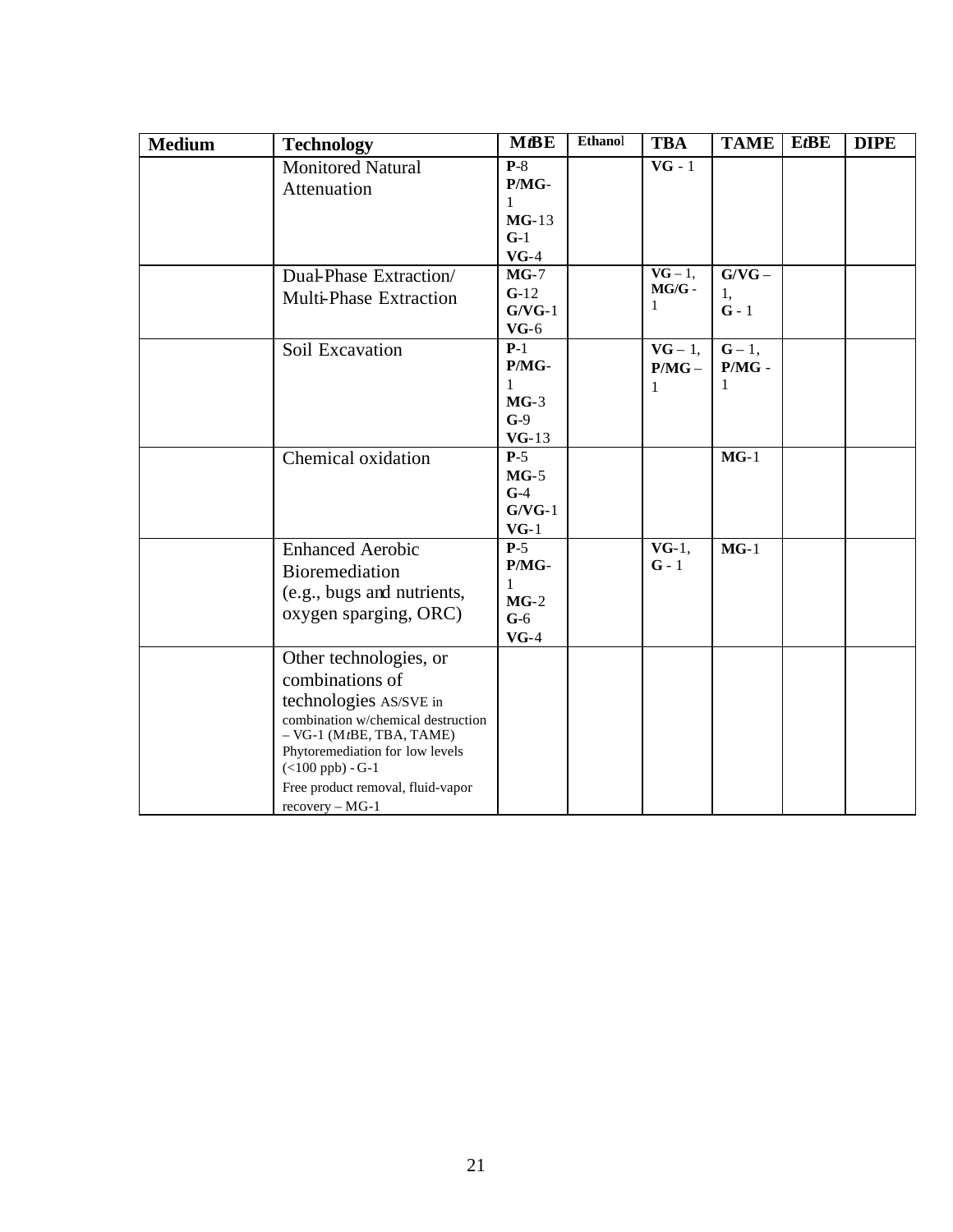## **7. Remediation Cost Impacts**

Twenty-three states said that M*t*BE has had a noticeable impact on the cost of LUST-site remediation, 19 said it has not, seven do not know, and one suspects it will. (In 2000, 15 states indicated they had experienced increased costs associated with M*t*BE remediation.)

In Table 21, states were asked to estimate what percent of their sites fall into each of the categories in the right-hand column. Most of the states entered their responses so that the percentages in each of the left-hand boxes added up to 100 percent. A few states checked off only one box, so their response was recorded as 100 percent, meaning that their cleanups averaged out to that percentage because of M*t*BE. California and New York, however, specifically wrote in 100 percent in a single category. The right-hand column also included the averages of the percentages of sites for each cost increase category.

| <b>Effect of MtBE on</b>                                                                       | <b>Percentage of Sites</b>                                                                                                            |  |  |  |  |
|------------------------------------------------------------------------------------------------|---------------------------------------------------------------------------------------------------------------------------------------|--|--|--|--|
| <b>Cleanup Costs</b>                                                                           |                                                                                                                                       |  |  |  |  |
| No increased cost<br>53% of the time averaged                                                  | DE, NH - 10; NV - 20; MT, SC-80; KS, RI -40;<br>IN, VT - 50; CT - 70; FL - 90; IL > 95                                                |  |  |  |  |
| <b>Small increase in cost</b><br>$(< 20\%$ more)<br>38% of the time averaged                   | $FL - 5$ ; ME - 10; MT - 10-15;<br>CT, NV, OR, RI, VT -20; AR, DE, IN, NH - 30;<br>KS - 40; SC - 47; WV - 50; VA->95;<br>MD, MO - 100 |  |  |  |  |
| <b>Significant increase</b><br>in cost $(20 - 50\%)$<br>28% of the time averaged               | FL - 3; MT <5; CT - 5; VT <10; IN, ME - 10;<br>$SC - 18$ ; RI $- 30$ ; DE, NH $- 40$ ; NV $- 45$ ;<br>WV - 50;NY - 100                |  |  |  |  |
| Very significant<br>increase in $cost(50 -$<br>100%)<br>10% of the time averaged               | OR <1; FL - 2; IL, VA <5; CT, SC - 5; RI - 9; VT<br>$<$ 10; IN, KS, MT, NV, NH - 10; DE - 15;<br>$ME - 50$                            |  |  |  |  |
| <b>Cost more than</b><br>doubled<br>20% of the time average<br>W/CA<br>8.5% average without/CA | IN <1; RI - 1; SC-3; NV <5; DE - 5; VT <10;<br>FL, KS, NH - 10; ME - 30; CA - 100                                                     |  |  |  |  |

**Table 21**. Estimated percentages of sites that fall into cleanup-cost-increase categories.

States provided the following reasons why M*t*BE has driven up remediation costs:

- Longer plumes
- Difficulty to air strip
- Inefficiency of carbon
- Depends on environmental sensitivity of area
- More mobile, less biodegradable than BTEX
- More wells, more investigation
- Need for 3-D site characterization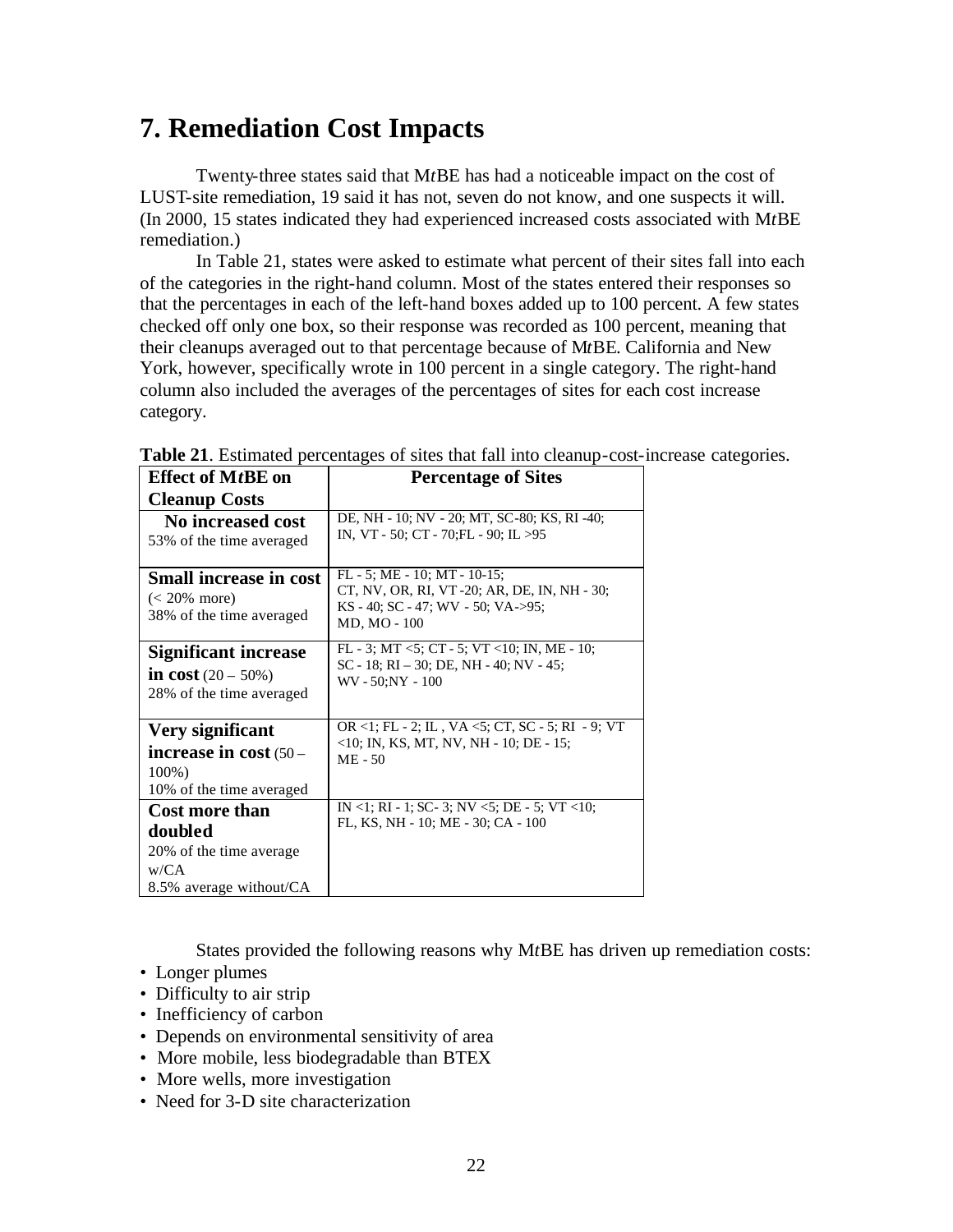- Higher installation and O&M costs
- M*t*BE-only sites, so all costs are M*t*BE-related
- Additional monitoring
- Cost of corrective action directly related to size, length, width, depth of plume
- Receptor impacts
- High M*t*BE concentrations
- Carbon break-through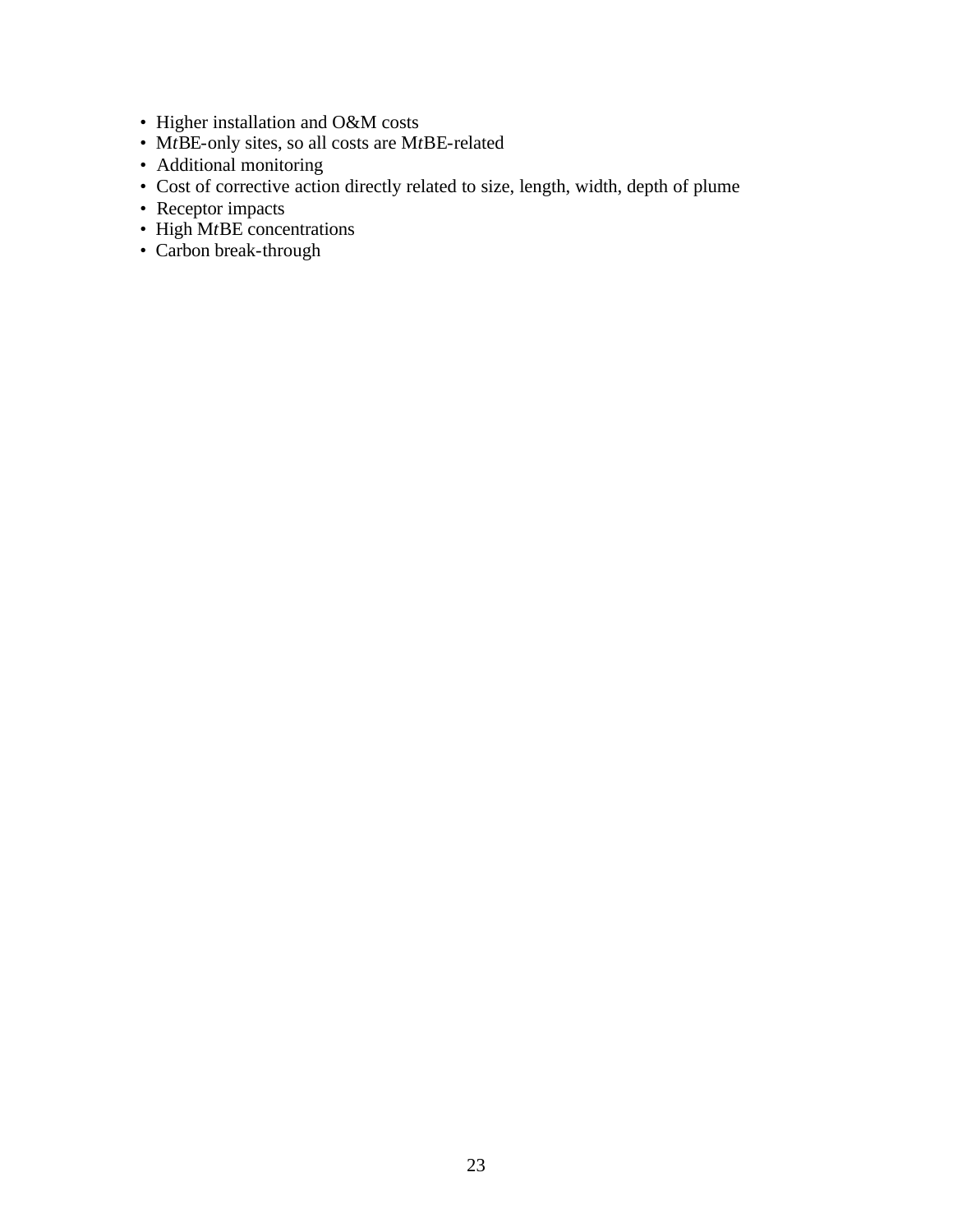### **8. Long-Term Management of LUST Sites**

The biggest question associated with long-term management of LUST sites is that when residual levels of contaminants are left in the soil, will long-term protection of human health be assured? Ten states said that none of their sites have been closed at something other than a fixed cleanup level. Other responses ranged from 1 to 100 percent with varying reasons. Twenty-two states did not have this information.

Forty-eight states said that in their UST/LUST program "no further action" (NFA) for petroleum hydrocarbons and oxygenates in soil, water, and groundwater means inactivation of the file or no further action at this time (with a possible re-opener in the future). Only one state (IL) said that NFA means no further action at any future time (i.e., release of responsibility for responsible party). One state did not know.

Post-NFA conditions can re-open a site included:

- New discovery of product
- Any impacts to human health and safety
- Impacts to receptors
- New information that indicates risk
- New release
- Vapor intrusion problem
- Any reoccurrence of contamination
- Change of laws or rules.

Forty states said that NFA criteria or considerations are no different for sites impacted by BTEX than by M*t*BE. Eight states said their criteria are different.

Thirty-five states said their UST program has requirements/mechanisms for longterm management of petroleum hydrocarbon residual contamination (BTEX, TPH, or oxygenates) left in place at UST remediation sites. These requirements/mechanisms include:

- Institutional controls (deed restrictions/notice to deed, etc) 25 states
- Regional or local land-use restrictions (e.g., zoning) 11 states
- Site tracking database 26 states

Others provided by states:

- Incorporate site into a groundwater management zone
- Engineered barriers
- Notice to utilities and well permitting authority
- Exposure prevention management plan
- Soil management plan
- Notification to DOT of soil left under roads
- Periodic reviews
- Classified as "closed-meets standards" or "closed-doesn't meet standards"

• State Registry of Releases lists contaminated properties with no documented human health risk by county, UST permit number, street address, tax map number, and facility latitude and longitude

• Site located on GIS.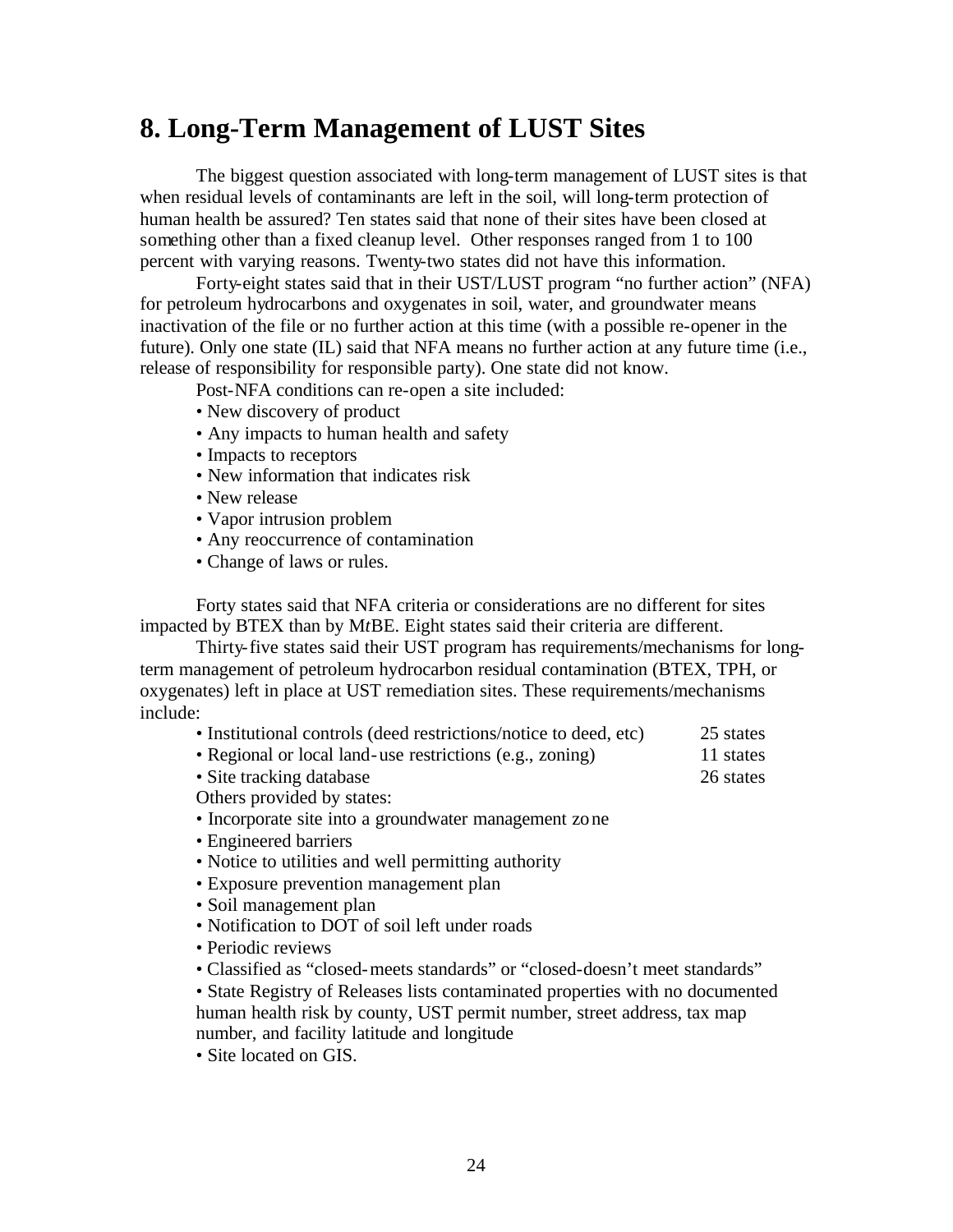For UST programs that require long-term management of residual petroleum hydrocarbon contamination left in place or beyond NFA, eight states require this for all sites, fifteen require it only for specific types of sites, one requires it only for RNA or monitoring only sites, and one requires it only for groundwater sites. Additional variations on long-term management are provided in the survey compilation.

Thirty-two states think their UST/LUST program's current or available mechanisms for long-term management of residual contamination are sufficient to protect receptors from potential future exposure, six do not, and ten do not know. Six states said that additional long-term management guidance or legislation is planned, one said maybe, and ten did not know.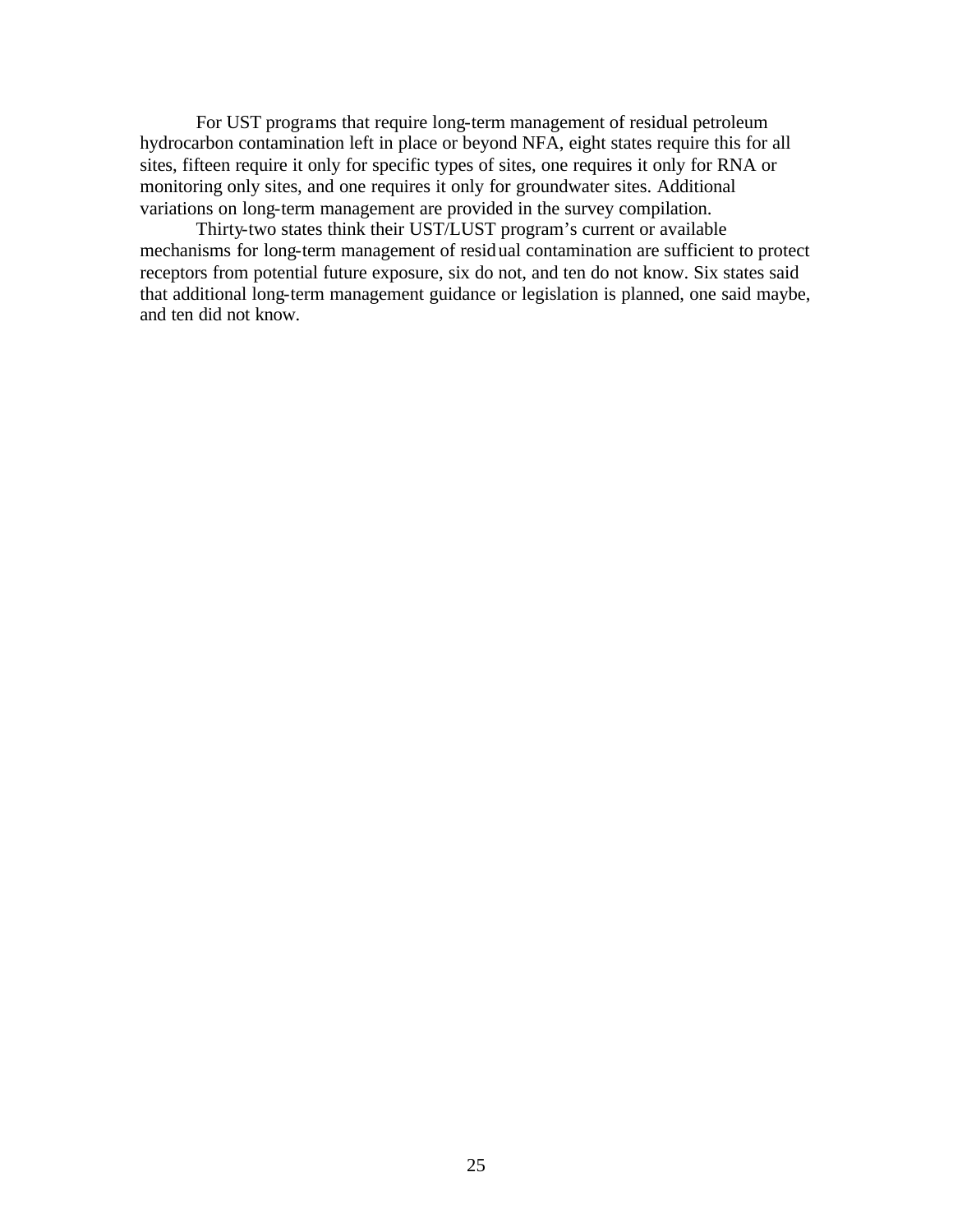### **9. Vapor-Intrusion Pathway**

Draft U.S. EPA guidance for evaluating the Vapor-Intrusion Pathway (November 29, 2002) has been published for comments and review at:

http://www.epa.gov/correctiveaction/eis/vapor.htm. The guidance is suggested for use at Brownfields, RCRA Corrective Action, and Superfund sites for evaluating environmental indicators. The guidance is specific in stating that it should not be used at UST/LUST sites; however, Indiana and Pennsylvania have incorporated earlier versions in draft guidance for evaluating the pathway at all sites. This section of our survey was designed to gain an understanding of the status of the states with respect to vapor intrusion guidance. It does not directly relate to the subject of oxygenates.

Twenty-three states have guidance for evaluating the vapor-intrusion pathway, three have guidance in draft of in progress, 22 do not, and one is evaluating the prospect. Of the states that have guidance, drafts, or work in progress, 25 said the guidance is applicable to UST/LUST sites, and one said sometimes. Seventeen said the guidance applicable to other programs as well. Thirteen states are considering making revisions to their vapor-intrusion pathway guidance. Seven states without guidance said they are considering implementing guidance, one said maybe. The survey compilation provides Web addresses provided by the states that have guidance.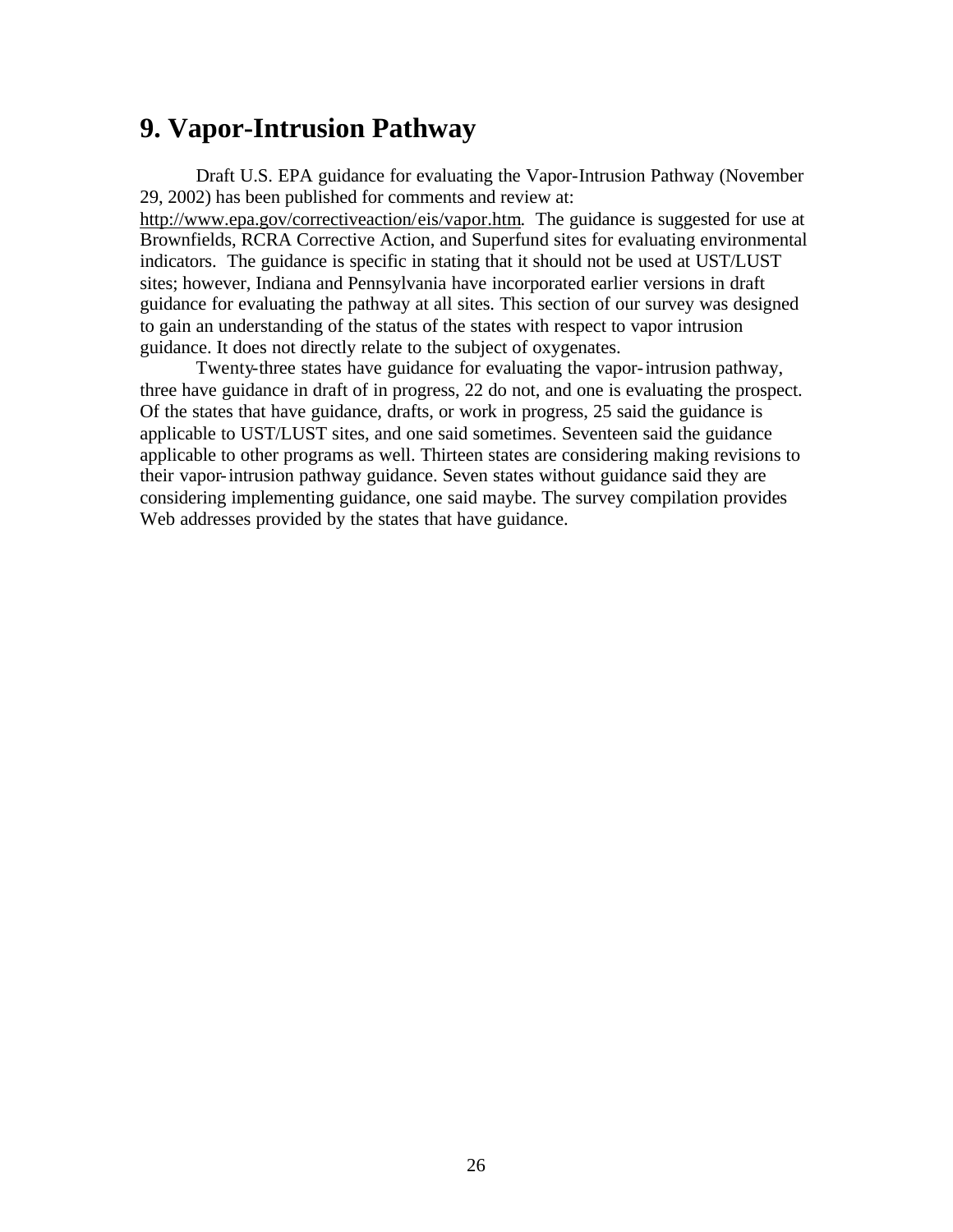### **10. Oxygenate Miscellany**

Over the years, there has been some speculation as to whether the introduction of various oxygenates into gasolines is causing any compatibility problems with the USTsystem components. We decided to ask the states if they had observed any compatibility/functionality issues with the storage and use of gasolines that contain the various oxygenates. California suggested that M*t*BE is incompatible with automatic tank gauging capacitance technology. Alabama, Delaware, and Nevada express suspicions that M*t*BE may be the cause of failures they have seen, but they have not documented any causes. Nineteen states said they had not had any compatibility/functionality issues related to M*t*BE; 28 states did not know. The bottom line here is the data do not exist.

Twenty-two states (24 in 2000) said they are finding oxygenate contamination that they are unable to attribute to an UST release (e.g., AST, auto accident, lawn mower); 12 said they are not, and 16 did not know. The suggested sources for these non-UST oxygenates were:

- Environmental washout in surface water
- Surface spills auto accidents, lawnmowers, auto maintenance, UST overfills
- Sloppy housekeeping/gasoline handling
- ASTs
- Junkyards
- Use of fuel in brush pile burning or as an insecticide.

Eight states said their program has documented trends of oxygenate impacts in soil or groundwater from UST facilities where a product release has not been confirmed; 31 states had not and 10 did not know. For the states that had noted trends, the suspected mechanisms included the following:

- Vapor releases, leaking sumps, housekeeping
- Surface spills during delivery and dispensing
- Boat, auto repair, and auto salvage operations
- On-site migration.

Thirty seven state respondents said they consider oxygenates other than M*t*BE to be a potential or unknown problem; six consider them to be a current problem, two, an impending problem, and six, not a problem. One state did not know. (Two states split their vote among the choices.) We asked the forty-three states that consider oxygenates other than M*t*BE to be a current, impending, potential, or unknown problem what kind of information could your program use to better deal with oxygenate issues. Their responses consisted of the following:

- Information on physical and chemical characteristics
- An analysis of the issues and investigation of sites
- Remediation technologies and site characterization
- MCLs and toxicological data
- Health-based data
- Information on what is being added to gasoline at refineries
- Guidance on level of effort needed to protect receptors
- Cleanup standards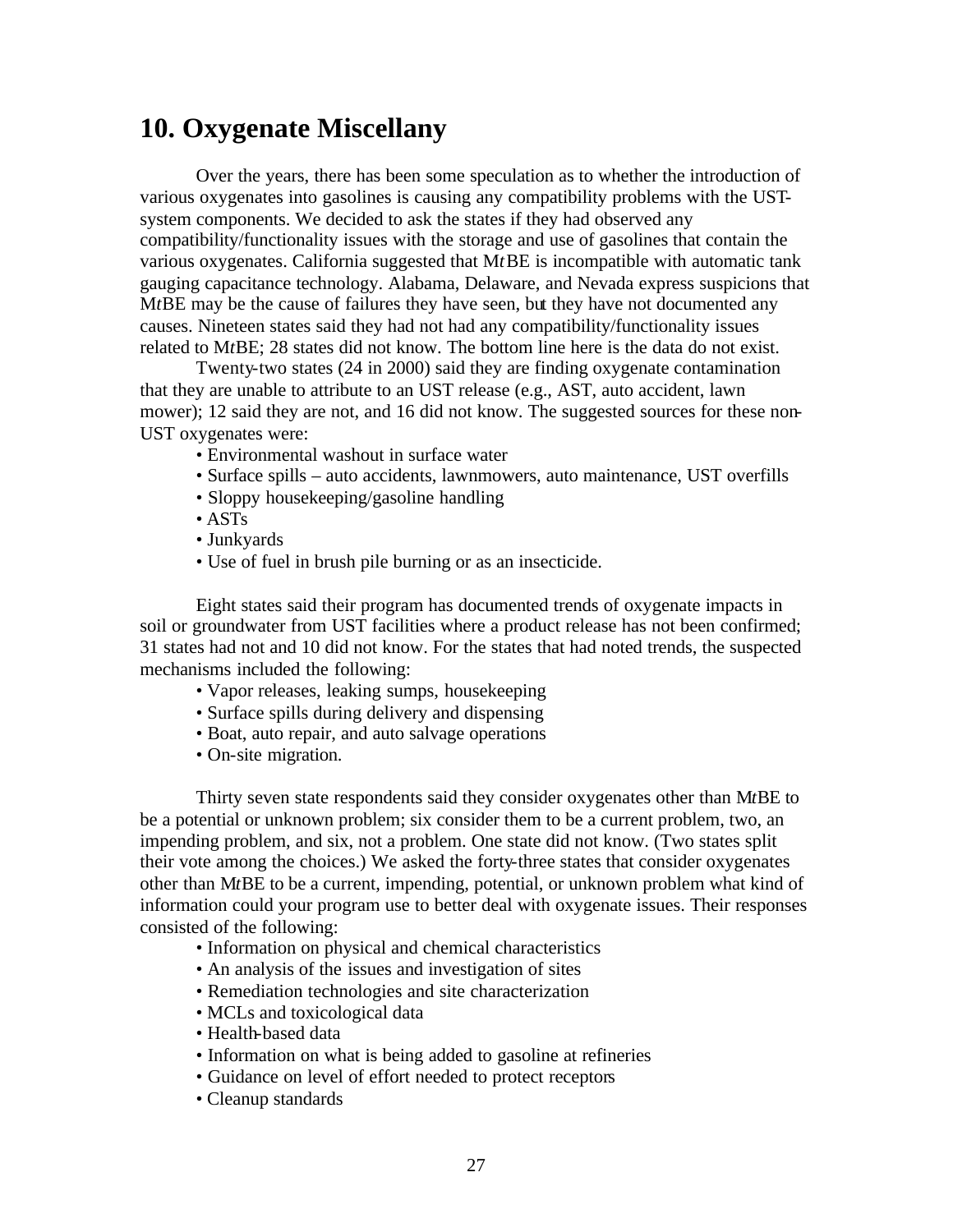- Information on fate and transport
- Information on vapor releases impacting groundwater
- Testing methods for spill bucket and piping sumps.

For the six states that do not perceive oxygenates to be a problem in their state, their reasons why included the following:

• Use of M*t*BE is down, trend of problem sites is down, and cleanups are no more complicated than BTEX

- Not finding many oxygenates when testing for VOCs
- Other than M*t*BE, oxygenates are in low levels
- Not much RFG in the state
- Oxygenates are not significant drivers in remediation
- State uses mostly ethanol as its oxygenate, and risks are low
- Haven't been a problem.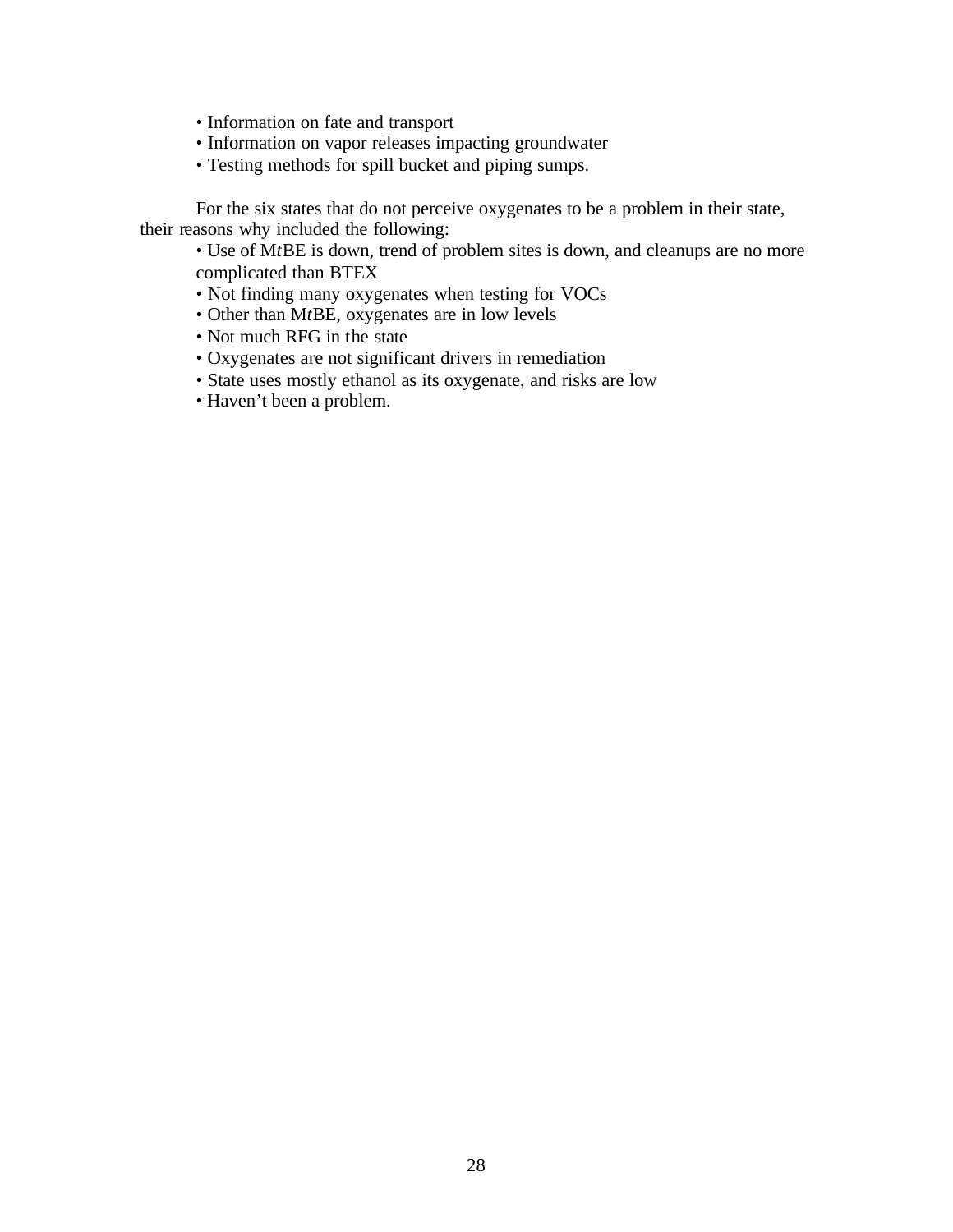## **11. Conclusions**

This survey provides us with a snapshot of state experiences with M*t*BE and other oxygenates at LUST sites. The results of this survey, when taken together, are much like a work of art; if viewed thoughtfully, the information can speak volumes.

The survey shows that while many states have made a shift in requiring more protective oxygenate concentration levels over the past three years, the shift has not been dramatic. For example, since 2000, only five additional states have, or expect to have, M*t*BE action levels, cleanup levels, or drinking water standards. Seven or fewer states have standards or levels for any of the other oxygenates addressed in this survey.

The variability in cleanup, action, or drinking water levels or the absence of levels continues to reflect back to the lack of federal leadership in producing MCLs or health and toxicity information for any of the oxygenates. As one respondent noted: "If M*t*BE is considered by EPA to be a national issue, then it ought to be a national priority. The federal government should give priority to all fuel oxygenates in terms of research. They need to establish a reference dose, a cancer potency factor, or an MCL for all of the oxygenates."

Some states have moved ahead with adopting action levels or cleanup levels conservative or less so—grabbing at some aspect of information that is available, such as a reference dose. A number of states have zeroed-in on either the earlier EPA advisory of 70 ppb or the more recent advisory of 20 to 40 ppb. Some states have adopted advisory or guidance levels that cannot really be enforceable until a federal standard is available. All in all, it seems clear that many LUST regulators would like nothing better than some solid information that would give credence to their efforts to protect human health and the environment and "stick" when cleanup decisions are put to the test.

The survey itself shows that most of the states are sampling for, analyzing for, and undertaking remediation of M*t*BE associated with petroleum releases at LUST sites, even without standards. Far fewer, however, are addressing the potential presence of other oxygenates at these sites.

The question that cannot be answered with this survey is: "How seriously are individual states looking for oxygenates?" We can surmise that states with conservative action levels, cleanup levels, or drinking water standards are serious about finding oxygenates in the LUST environment. We can also assume that some states with less stringent standards may still be very serious about sampling and analyzing for oxygenates, doing the best they can with whatever tools they have and focusing primarily on risk to drinking water receptors. But there is also the school of thought that goes "don't seek, and ye shall not find."

We learned from the survey which analytical methods states are using. How effective these methods are depends on which compounds are being investigated and the ability of the method as implemented to detect desired concentrations. U.S. EPA has recently released a fact sheet on *Analytical Methodologies for Fuel Oxygenates* to assist states in this regard.

The survey indicates that M*t*BE in groundwater is detected in gasoline releases (averaged among the states) 60 percent of the time. We must keep in mind that detection levels that states use vary—the lower the detection level, the more likely the detection.